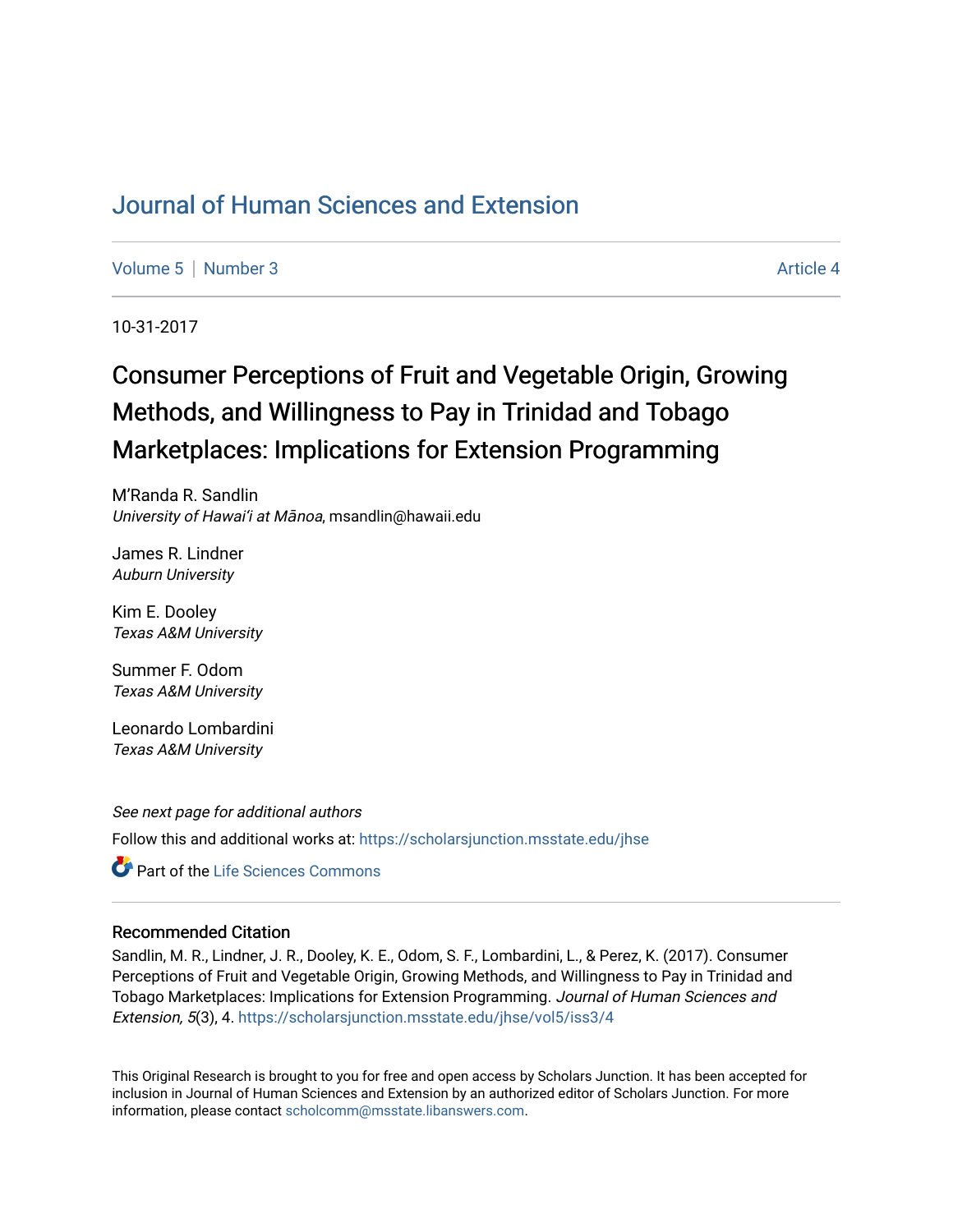### Consumer Perceptions of Fruit and Vegetable Origin, Growing Methods, and Willingness to Pay in Trinidad and Tobago Marketplaces: Implications for Extension Programming

#### Authors

M'Randa R. Sandlin, James R. Lindner, Kim E. Dooley, Summer F. Odom, Leonardo Lombardini, and Kauahi Perez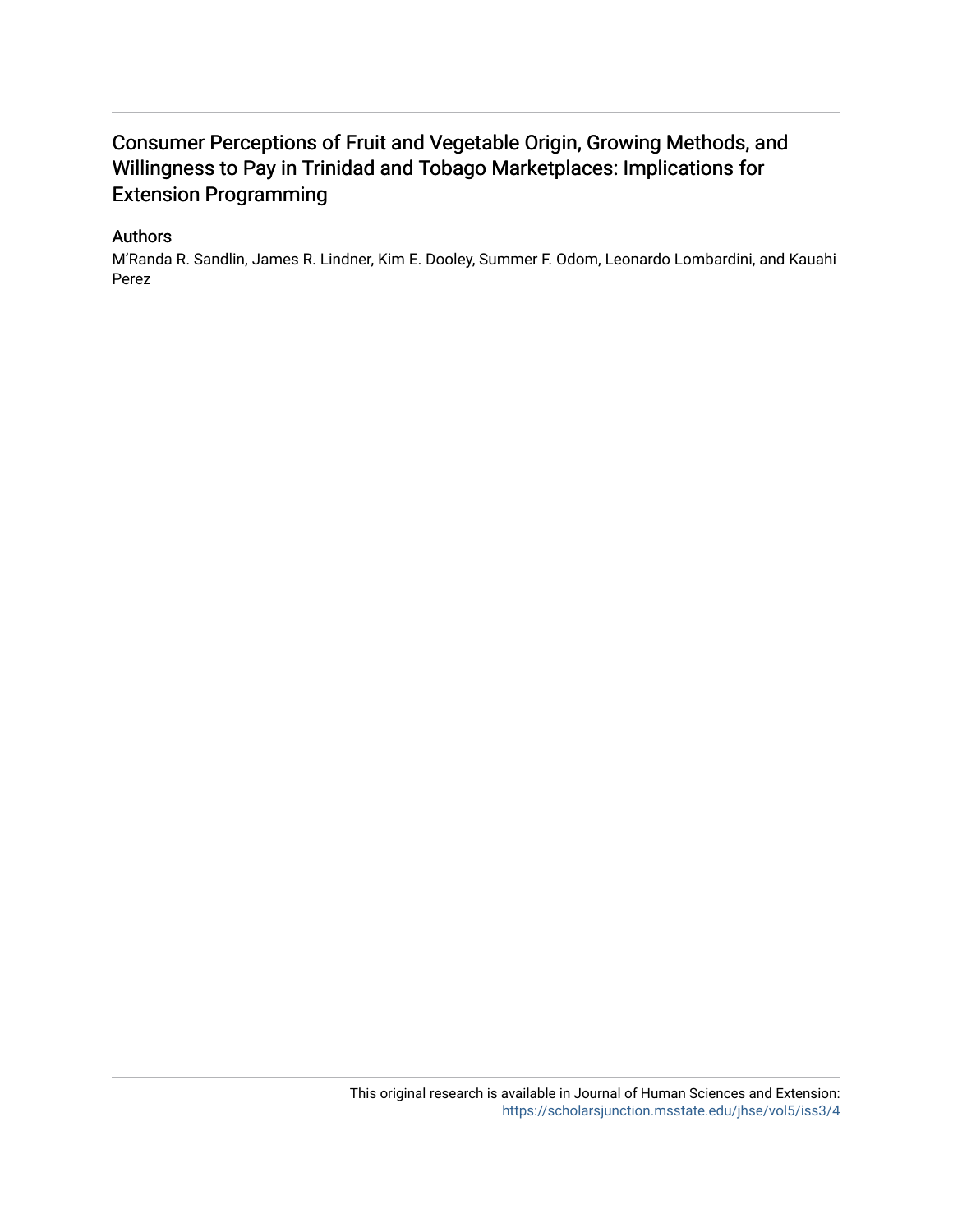## **Consumer Perceptions of Fruit and Vegetable Origin, Growing Methods, and Willingness to Pay in Trinidad and Tobago Marketplaces: Implications for Extension Programming**

**M'Randa R. Sandlin** *University of Hawai'i at Mānoa*

> **James R. Lindner** *Auburn University*

**Kim E. Dooley Summer F. Odom Leonardo Lombardini** *Texas A&M University*

#### **Kauahi Perez**

*University of Hawai'i at Mānoa*

*Consumer behavior is a complex phenomenon encompassing internal, external, and situational factors. This study examined perceptions of market consumers about fruits and vegetables in Trinidad and Tobago in terms of produce origin, growing method, and willingness to pay. A stratified purposive sample of consumers at 14 unique market locations was surveyed to measure the three constructs and demographics. Descriptive statistics, correlational analysis, a ttest, and one-way analysis of variance were used to analyze the data. Findings revealed consumers have positive perceptions of locally grown produce and produce grown without chemicals. Findings also revealed a slight willingness to pay more for such characteristics. There were small to moderate correlations among the three constructs. Male and female perceptions of locally grown produce were significantly different, but no differences were found based on age. Extension educators working with producers who sell directly to consumers can utilize results from this study in working with clientele to tailor marketing and production strategies. Further research into social norms and perceived behavior control is recommended to better understand consumer behavior and help Extension better prepare stakeholders for success in the market places.*

*Keywords:* consumer perceptions, produce origin, growing methods, willingness to pay, Extension, Trinidad and Tobago

Direct correspondence to M'Randa R. Sandlin at msandlin@hawaii.edu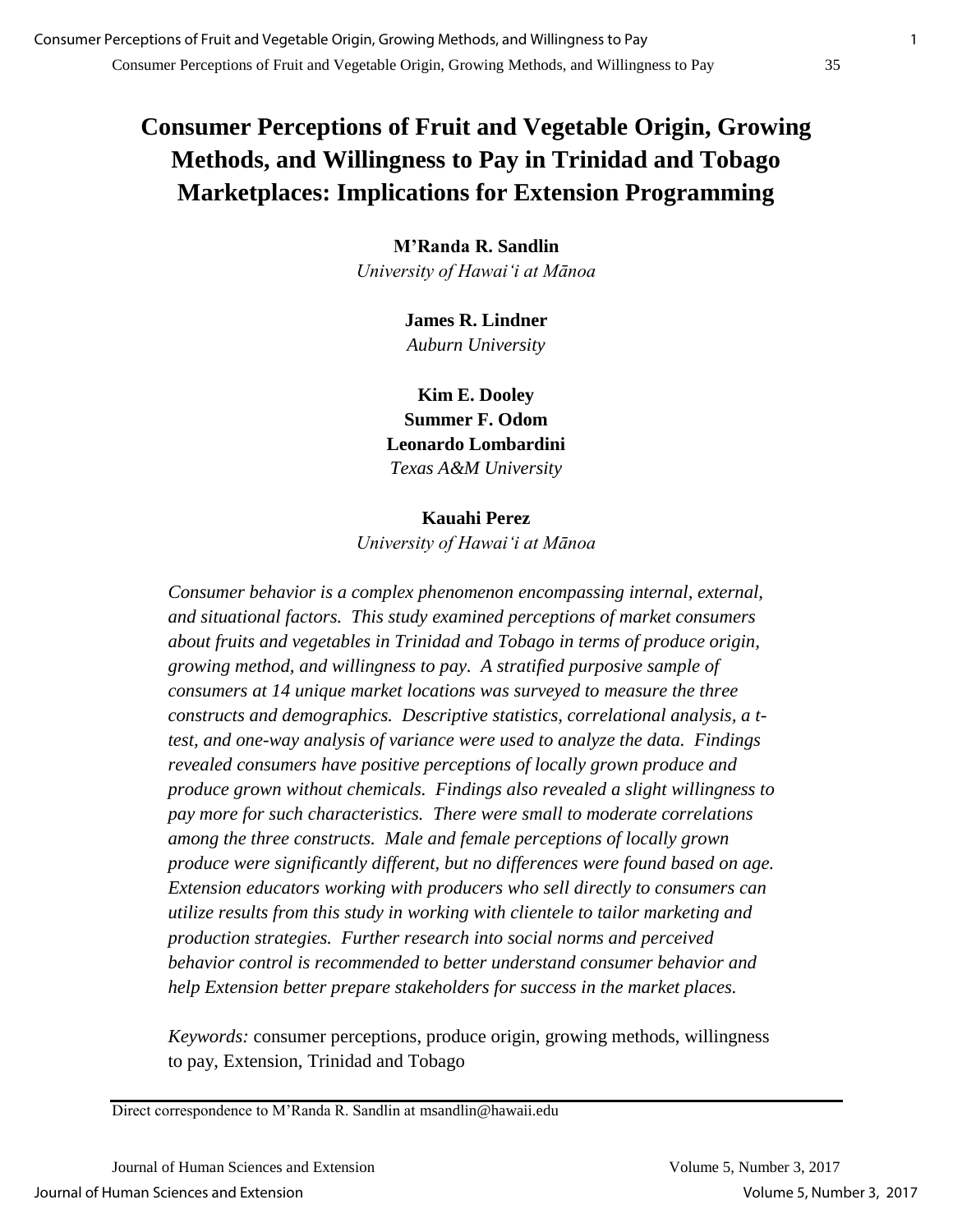#### **Introduction**

Consumer behavior is a complex phenomenon that encompasses internal, external, and situational factors. In the agricultural marketplace, specifically, consumer behavior can be influenced by awareness and beliefs about producer practices. There is, however, a growing disconnect between consumer awareness and understanding and producer practices. With an ever-increasing urban consumer base and a decreasing number of producers, the exchange of information between producers and consumers has become nearly obsolete (Sharp, Imerman, & Peters, 2002). Hansen (2005) found "the quality of food products is not determined by the consumer or by the producer independently, but by the interplay between the parties" (p. 90). This suggests that there is a need to reconnect producers with consumers.

A variety of programs have sought to address this disconnect at all age levels. For example, some Extension efforts in the United States are focused on agricultural education through school or community gardens and farm-to-school programming (Benson, 2014). These types of programs are also an opportunity to educate youth and parents about healthy living choices (Odera, Lamm, Owens, Thompson, & Carter, 2013). Community Supported Agriculture programs are another potential solution for educating consumers about farming practices. In this type of program, consumers have "direct knowledge of who produces the food, where it is produced, how it is grown, and may have . . . input into farm decisions" (Sharp et al., 2002, para. 10). All of these programs bring people together with a common goal of educating the general public about agricultural production.

Education and cultural value systems, including values, beliefs, and societal influences (Luna & Gupta, 2001; Spiers, Gundala, & Singh, 2014), are foundational components of consumer attitudes and perceptions that influence either a favorable or unfavorable response in regards to an object or subject. Irani, Sinclair, and O'Malley (2001) found that these personal factors influence consumer perception and acceptance of agricultural innovations and systems. Kearney (2010) found consumer perceptions and behaviors to be drivers of food production. Thus, understanding consumer perceptions and attitudes can help producers forecast potential product markets (Irani et al., 2001) and help producers understand consumer expectations.

#### **Produce Characteristics**

A growing trend in consumer behavior is purchasing what is considered ethical or sustainable foods. These include locally grown and organic foods. Locally grown food is an ambiguous term used to describe food that is sourced from a specific area, which may be within a defined mile radius or within a defined location (e.g., a county, region, or state). Research has found that consumers have positive perceptions and intentions to purchase locally grown foods (Chamberlain, Kelley, & Hyde, 2013), yet even the most conscientious consumers perceive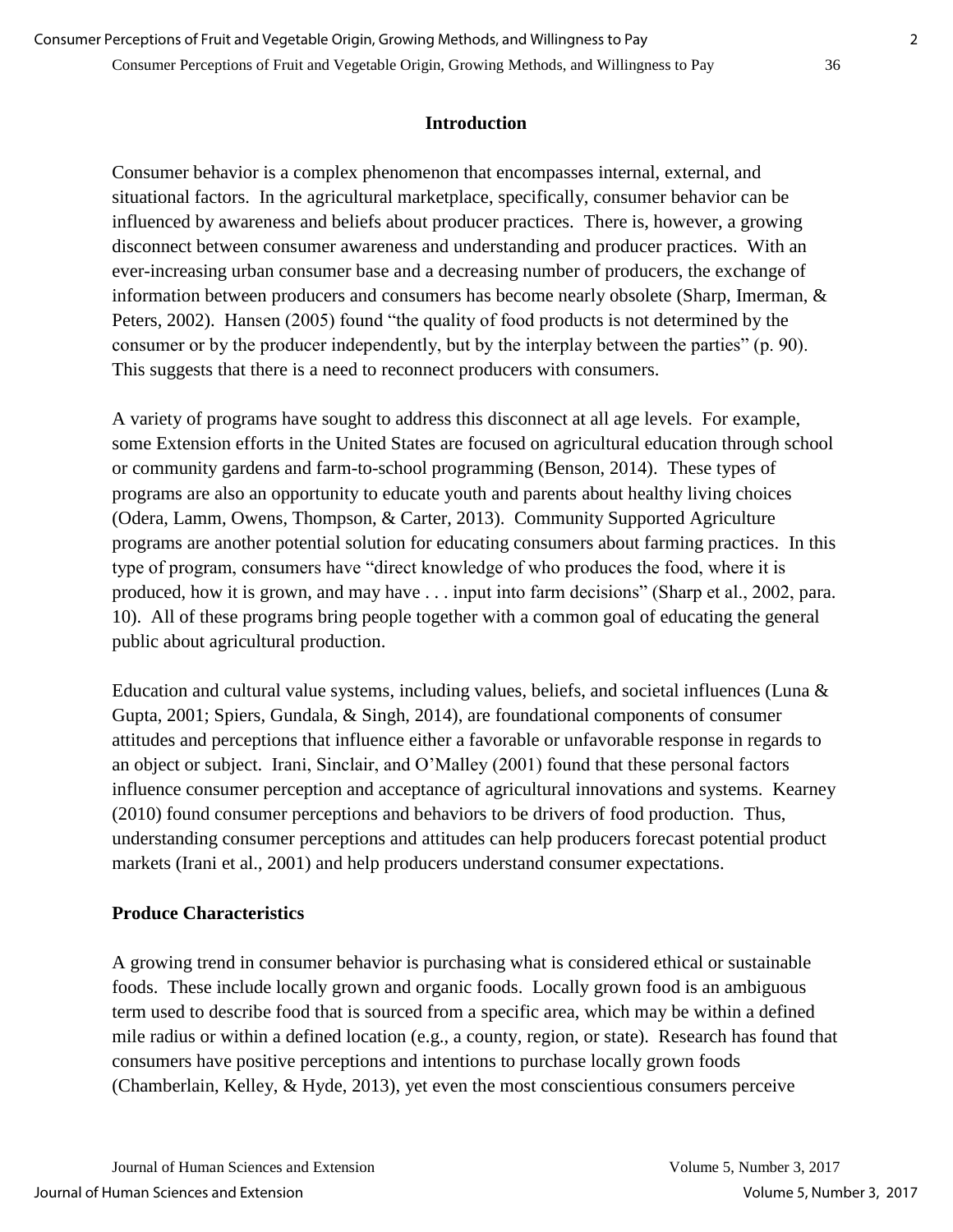limits to their purchasing behavior. Factors that ultimately influence purchasing decisions based on food origin include, but are not limited to, cost, time, aesthetics, convenience, branding, taste, freshness, and availability (Chamberlain et al., 2013; Hu, Batte, Woods, & Ernst, 2012).

Organic foods are those that are grown by avoiding certain inputs and technological tools, such as synthetic fertilizers and genetic engineering (U.S. Department of Agriculture, National Organic Program, Agricultural Marketing Service, 2015). Research has shown that consumers purchase products labeled as organic because of intrinsic and extrinsic forces. Intrinsic forces generally pertain to perceived health benefits and upholding a personal moral code. Extrinsic forces include environmental considerations and political factors, such as support for the local economy and local producers, and other social influences (Padel & Foster, 2005). Although the organic food industry is on the rise, research shows the consumers generally have positive attitudes toward the purchase of organic foods, but are not necessarily willing to pay more for them (Chamberlain et al., 2013). Cost, low quality, importance of the specific food in the diet, social messages, and some demographic characteristics were reasons consumers would not pay more (Chamberlain et al., 2013; Smith & Paladino, 2010).

Demographic characteristics are also indicators of consumer food perceptions. In a review of literature from 2000 through 2014, Feldmann and Hamm (2015) found that females are reported most often as likely to purchase local foods. Chamberlain et al. (2013) corroborated this finding. Similarly, females are more likely to purchase organic foods and are willing to pay more for such items (Narine, Ganpat, & Seepersad, 2015; Yue & Tong, 2009). This is often related to characteristics of health, nutrition, quality, agrochemical use, and other factors (Narine et al., 2015; Shafie & Rennie, 2012). These differences in findings could be due to individual characteristics of the study samples, the location of the studies, or other variables.

Respondent age has been found to be a significant demographic indicator of food perceptions and willingness to pay, but the data is often contradictory. Muhammad, Fathelrahman, and Ullah (2015), Smith and Paladino (2010), and Shafie and Rennie (2012) found that young consumers are less likely to purchase organic foods due to higher prices. Other studies found that it is the younger generations who have a higher willingness to pay for organic products (Narine et al., 2015; Yue & Tong, 2009). In terms of locally produced food items, Feldmann and Hamm (2015) found that as age increased, so did loyalty to local producers.

#### **Background Information**

This study was conducted in Trinidad and Tobago (Trinidad). Agricultural contribution to the gross domestic product in Trinidad is relatively low, between 0.3% and 0.6% (The World Bank Group, 2015; The World Factbook, n.d.). This situation creates an opportunity for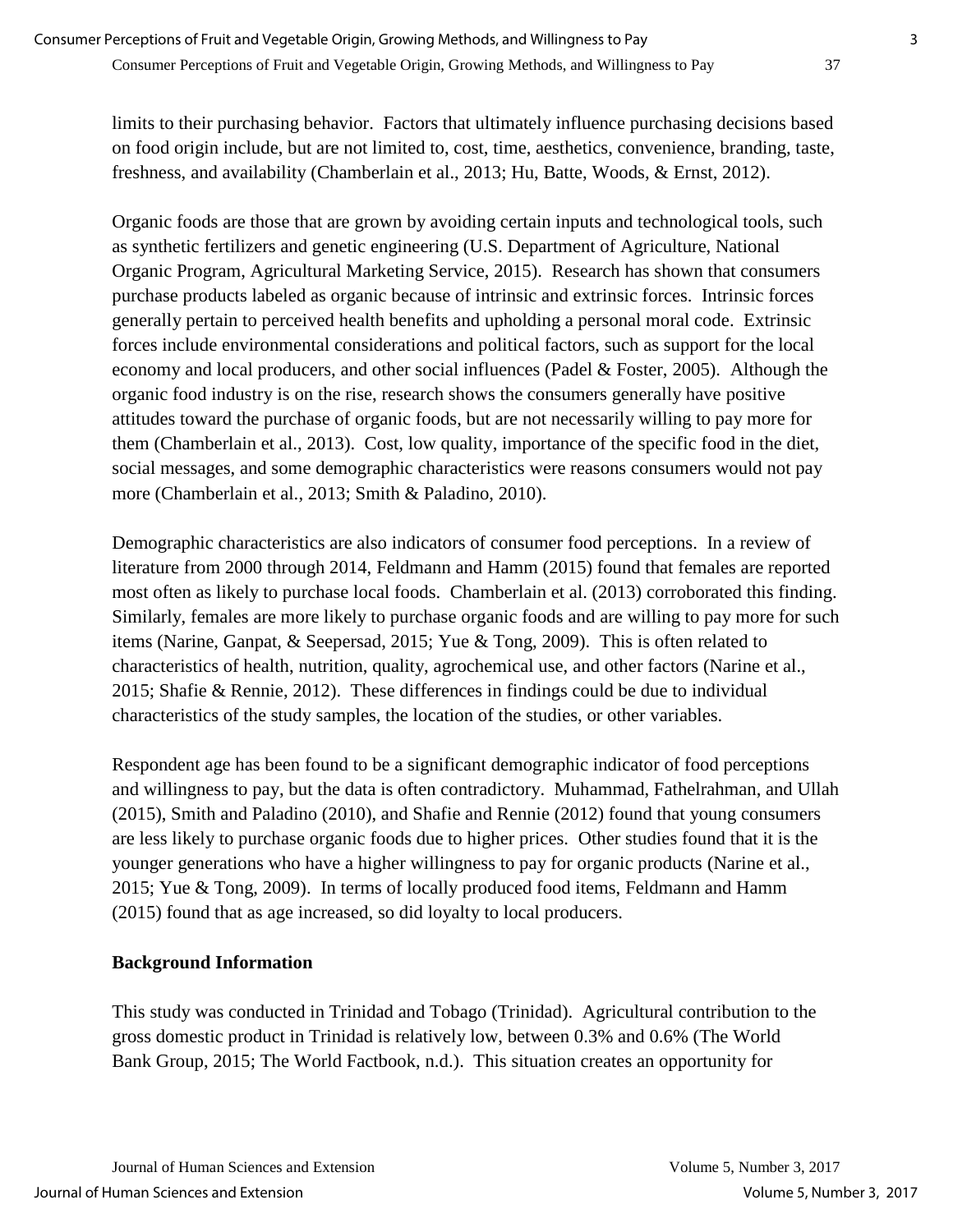producers, agricultural educators, and Extension Services to better understand consumer preferences in their efforts to sustain and grow the agricultural industry.

There is little information available about consumer preferences and behavior regarding food products in Trinidad. Spiers et al. (2014) documented the deep cultural ties to food product selection and purchasing in Trinidad. Another study conducted by Narine et al. (2015) found most consumers in Trinidad are willing to pay higher prices for organic tomatoes. In the latter study, the authors found that a number of factors influence willingness to pay, including perceived health benefit, education level, gender, income, and area of residence. Narine et al. (2015) explained, "Trinidadian consumers have very limited knowledge of the differences between [organic and conventional] products . . . The main issue is the lack of public awareness and education of organic foods" (p. 87). It should be noted that Trinidad does not have a national standard for organically produced foods (Narine et al., 2015; Sandlin, 2015). This lack of public awareness and education about organic foods is an opportunity for Extension Services to help producers understand their consumers' perceptions to better promote the producers' agricultural goods.

Educational outreach is available to producers through Extension Services. Extension educational activities, such as workshops, demonstrations, and informational flyers, are provided through a combination of governmental, institutional, and public and private sources (Ganpat, Harder, & Moore, 2014). Alternative efforts to educate and train farmers have also been investigated. Dolly and Kissoonsingh (2006) reported that vegetable producers in Trinidad were receptive to the use of distance education methods to receive information and training about new technologies. However, no literature was identified that described the implementation efforts or results of distance education programming for producers in Trinidad.

Producers in Trinidad primarily use conventional, innovative, and a combination of conventional and innovative growing methods to produce crops (Sandlin, 2015). Producers using conventional techniques use agrochemicals to control pests and weeds to increase yields. Innovative producers use practices such as permaculture and farm design to achieve organic production of their crops. Producers using a combination of growing methods trying to produce organically but may use agrochemicals (sometimes off the record) to control pests and/or optimize yields. Sandlin (2015) also found that producers in Trinidad prefer to receive information from informal sources (i.e., fellow growers) rather than formal sources, such as Extension.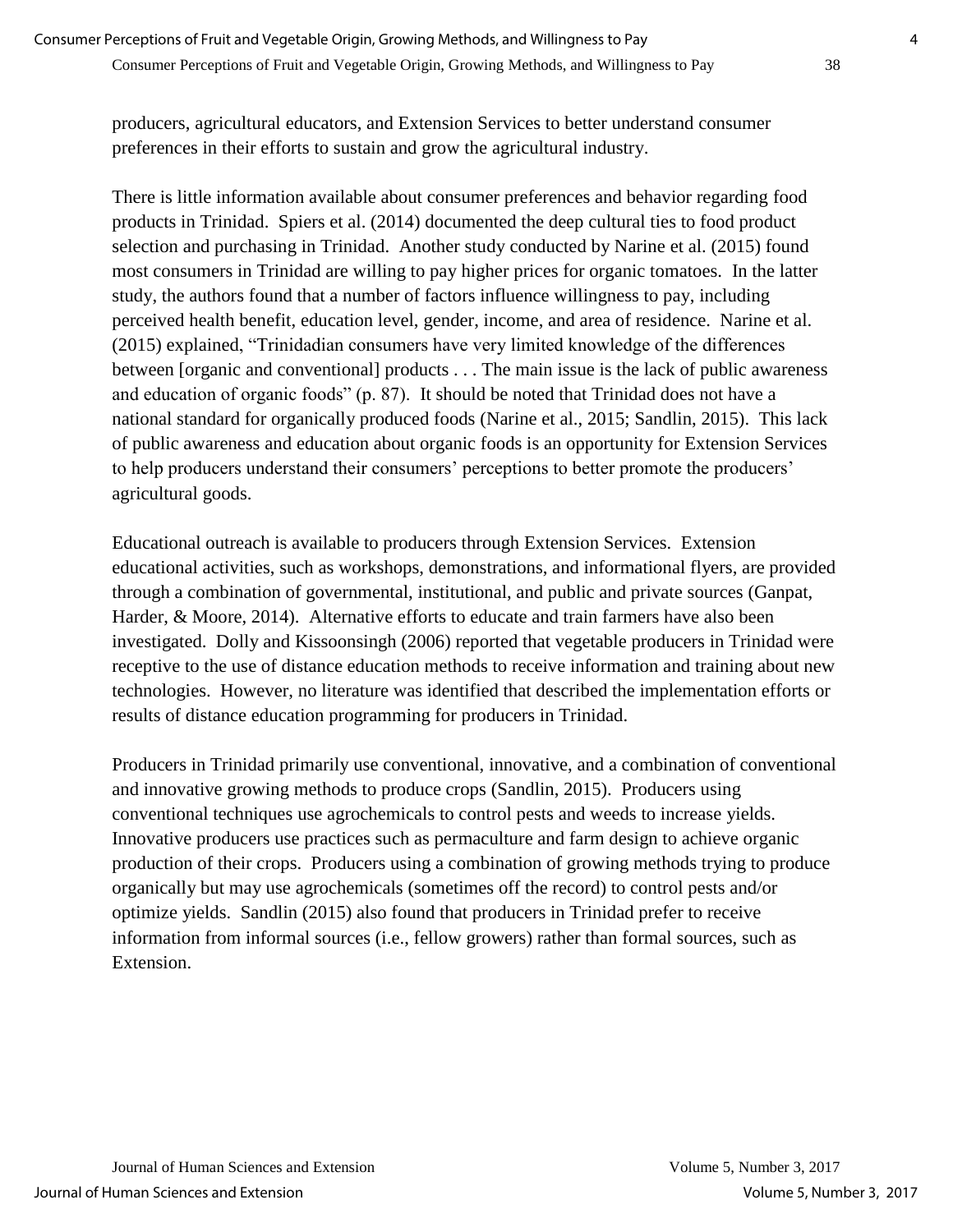#### **Theoretical Framework**

The theoretical framework for this study was based on the theory of planned behavior (Ajzen, 1988), specifically the component regarding attitude toward the behavior. This theory shows the influence of an individual's attitude, subjective norms, and perceived behavioral control on intention. Perceived behavioral control accounts for an individual's experience and ability to anticipate challenges. Intention then influences volitional behavior (see Figure 1).





[Adapted from Ajzen, 1988, p. 133]

Human behavior is inherently complex, as the factors that contribute to behavioral expression are complex. Due to the variability of an individual's attitude and subjective norms, attempts to predict behavior have proven to be largely inconsistent (Ajzen, 1988). An individual's attitude toward a behavior is "the individual's positive or negative evaluation of performing the particular behavior of interest" (Aizen, 1988, p. 117). Individual attitudes may be affected by their personality and personal values (Ajzen, 1988; Luna & Gupta, 2001). Similarly, subjective norms, or a "person's perception of social pressure to perform or not to perform the behavior," (Aizen, 1988, p. 117) contributes to behavioral intention. In Luna and Gupta's (2001) culture and consumer behavior interaction model, they refer to subjective norms as a cultural value system. A cultural value system develops over time in the context of a group or groups to which they belong.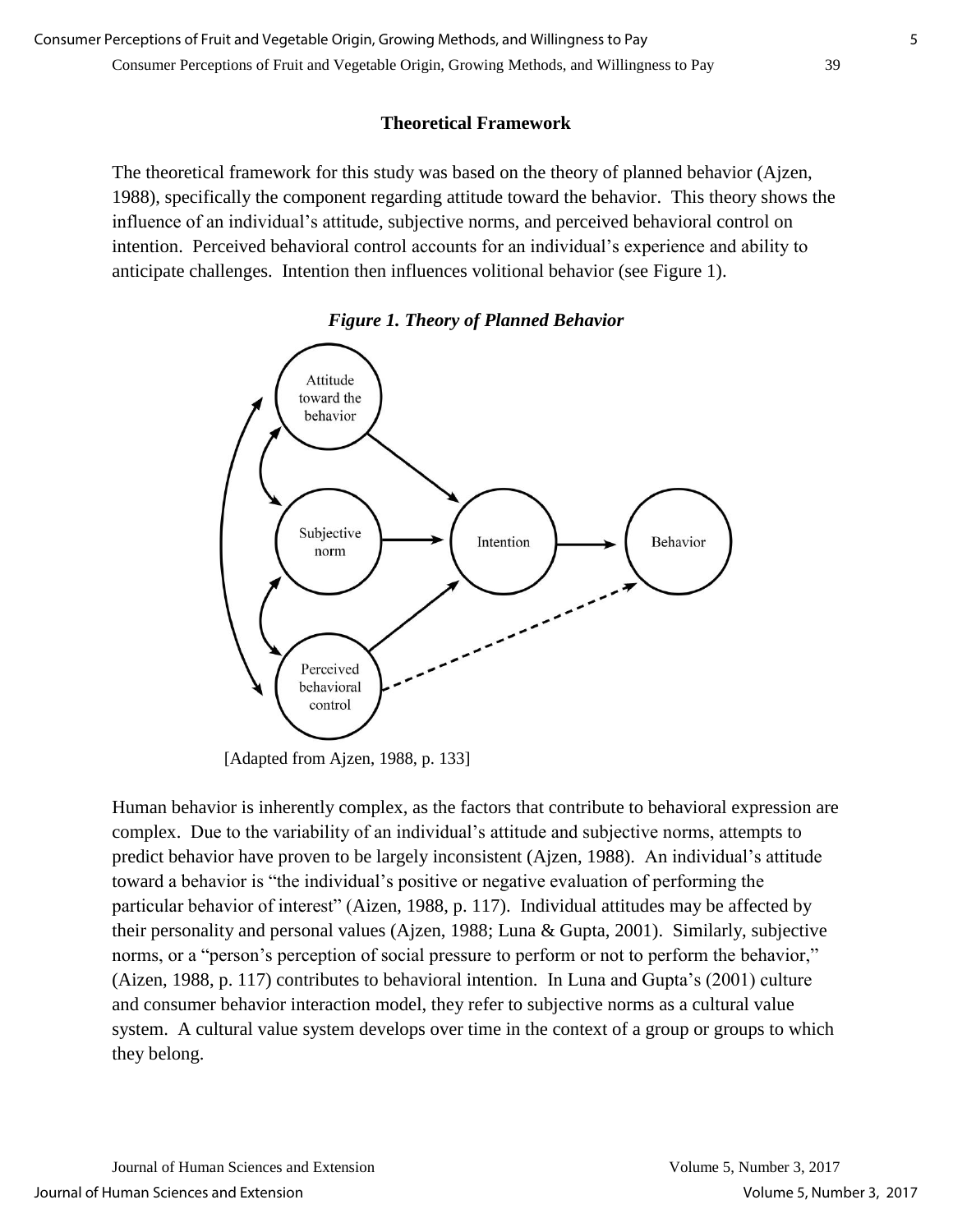Inconsistency is a challenge as it pertains to the ability to predict human behavior. Inconsistency can be introduced by personal factors outside of attitudes or personality, such as health, and by situational factors, such as context (Ajzen, 1988). Overall success in predicting behavior will also depend on non-motivational factors, such as availability and resources (Ajzen, 1988). Although research has shown little support for behavioral consistency, even in situations where the individual's "underlying disposition" (p. 37) is assumed to be the same, Ajzen (1988) indicated that under terms of volitional behavior, people generally do what they intend to do. Therefore, "if intentions are…immediate determinates of volitional behavior, then they should correlate more strongly with the behavior than do other kinds of antecedent factors" (Aizen, 1988, p. 114).

#### **Purpose and Objectives**

The purpose of this study was to examine market consumer perceptions of fruits and vegetables in Trinidad. The specific objectives of the study were to

- 1) Describe consumers' perceptions of the characteristics of fruits and vegetables in terms of produce origin and growing method;
- 2) Describe consumers' willingness to pay for various characteristics of fruits and vegetables in terms of produce origin and growing method;
- 3) Explore the relationships between produce origin, growing method, and willingness to pay; and
- 4) Explore the relationships between produce origin, growing method, and willingness to pay and respondent gender and age.

#### **Methods**

This study used survey methods to identify the perceptions of market consumers about the fruit and vegetable (produce) source in Trinidad. To represent market consumers in Trinidad, participants were randomly selected on various days and times of the week and from farmer's markets, wholesale and retail markets, and roadside markets. To stratify the data, samples were taken at 14 unique locations at different times of the week and at different times of the day. A total of 170 questionnaires were completed. All data were collected face-to-face and with a paper-based instrument. No differences in response were found based on participant location, day, or time of collection. Thus, while caution is warranted against generalization to broader audiences, evidence of ecological validity is present (Fraenkel, Wallen, & Hyun, 2012).

A researcher-created instrument was used to measure consumer perceptions in three constructs: Produce origin, growing method, and willingness to pay based on the two previous categories. A five-point summated scale, 1 = *Strongly Disagree*, 2 = *Disagree*, 3 = *Neither Agree nor*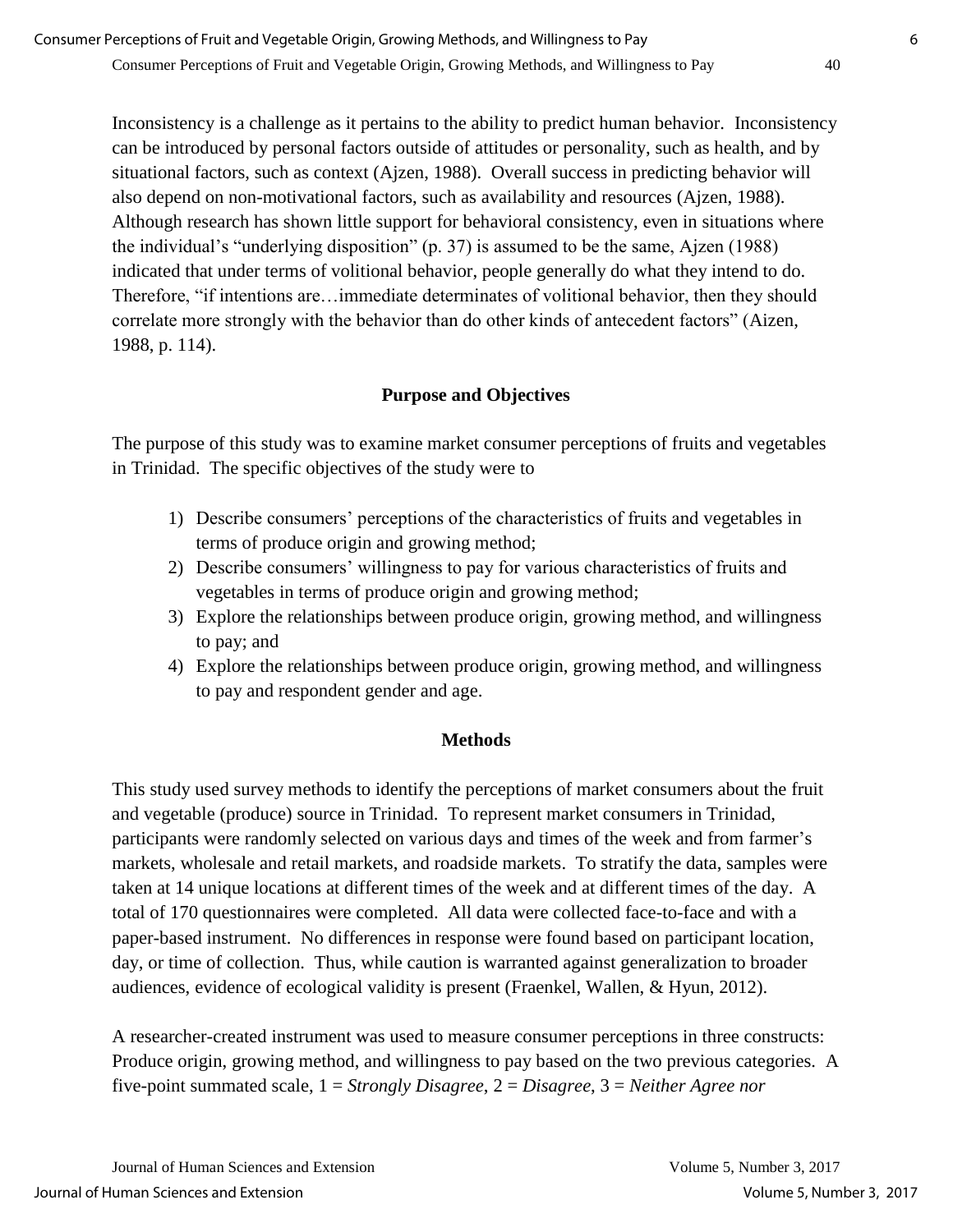*Disagree*, 4 = *Agree*, 5 = *Strongly Agree*, was used to measure consumer level of agreement with 23 total statements. Gender and age information were also collected. No identifying information was collected from the participants to ensure confidentiality.

Face and content validity of the instrument were established through the use of an expert panel (Fraenkel et al., 2012). The panel included three Trinidadians who assessed and corrected the language and concepts used on the instrument. The panel also provided feedback on the ease of response, layout, and other aspects that contribute to the overall validity of the instrument. A post-hoc reliability analysis revealed the three scales, produce origin (Cronbach's  $\alpha$  = .86), growing methods (Cronbach's  $\alpha$  = .82), and willingness to pay (Cronbach's  $\alpha$  = .83), had acceptable reliability.

Objectives one and two were descriptive in nature. The associated data were reported using frequencies and percentages (Field, 2009). Correlations were calculated using the scale means to examine the relationships between the three constructs to meet the goal of objective three. Objective four was analyzed using a *t-*test and an analysis of variance (ANOVA) procedure. Effect sizes for these analyses were measured using Cohen's *d* for the correlation analysis. Effect sizes were not calculated for the ANOVA as none of the relationships were significant (*p*  $< .05$ ).

#### **Findings**

Research objective one sought to describe consumers' perceptions of fruits and vegetables in Trinidad in terms of produce origin and growing methods. Consumers found locally grown produce to be better than imported produce (see Table 1). A majority of consumers agreed or strongly agreed that locally grown produce is more nutritious (57.8%, *n* = 97) or healthier  $(61.8\%, n = 105)$ . Consumers also agreed or strongly agreed that buying locally grown fruits and vegetables stimulates the Trinidadian economy  $(91.1\%, n = 155)$  and that they are better for the environment than imported produce  $(65.3\%, n = 111)$ . The frequencies in this construct indicated that a majority of consumers are not certain, disagree, or strongly disagree that locally grown fruits and vegetables are more consistently available (53.3%, *n* = 90) or less damaged  $(54.8\%, n = 92)$  than imported produce.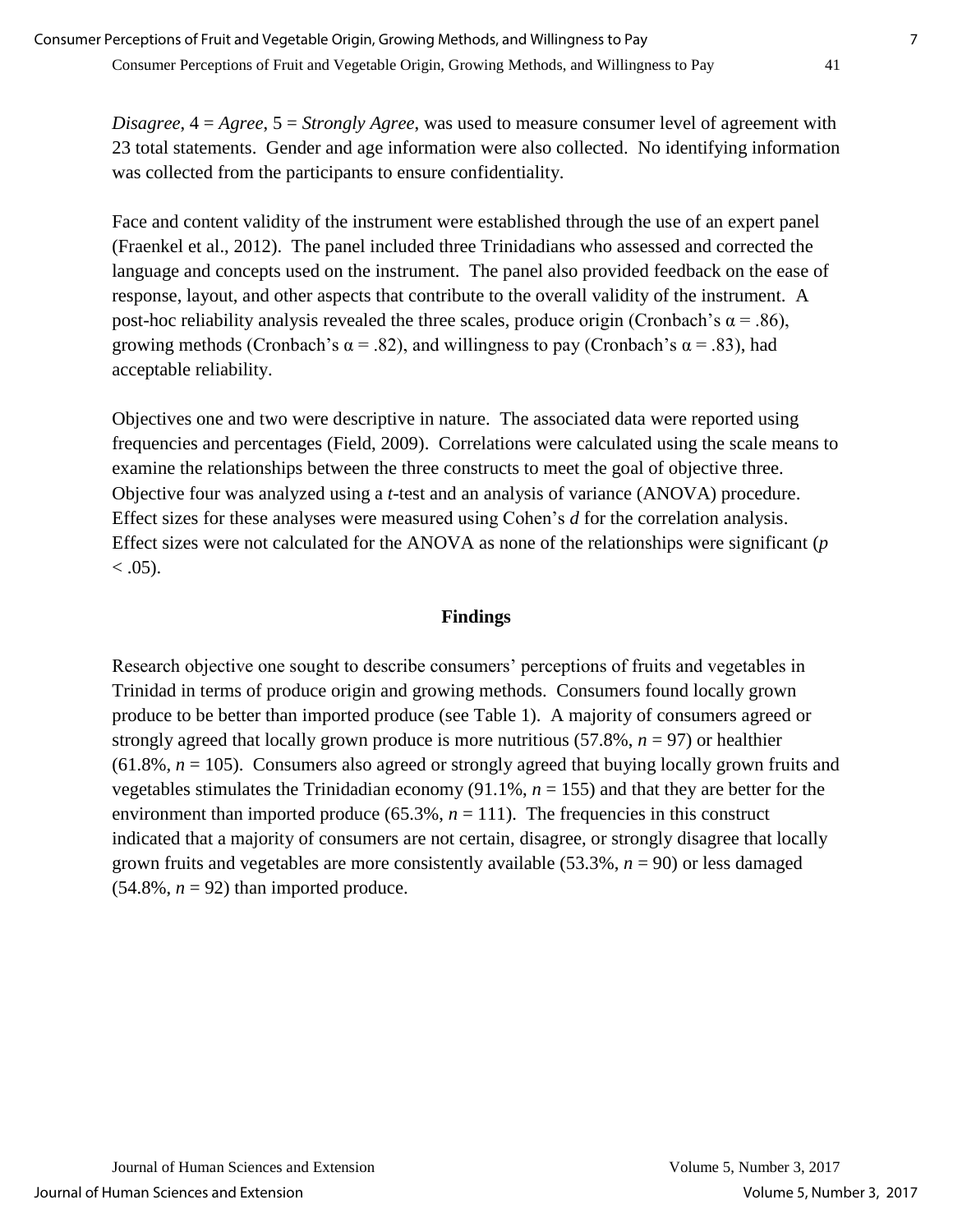|                                              | $f(\%)$             |                |          |          |                                  |  |
|----------------------------------------------|---------------------|----------------|----------|----------|----------------------------------|--|
| <b>Item</b>                                  | $\mathbf{1}$        | $\overline{2}$ | 3        | 4        | 5                                |  |
| Locally grown fruits & vegetables are more   |                     |                |          |          |                                  |  |
| nutritious than imported fruits $\&$         |                     | 17(10.1)       | 54(32.1) | 66(39.3) | 31(18.5)                         |  |
| vegetables.                                  |                     |                |          |          |                                  |  |
| Buying locally grown fruits & vegetables     |                     |                |          |          |                                  |  |
| stimulates the local economy.                |                     | 1(0.6)         | 16(9.5)  | 92(54.8) | 59(35.1)                         |  |
| Locally grown fruits & vegetables have less  |                     |                |          |          |                                  |  |
| damage than imported fruits $\&$             | 3(1.8)              | 29(17.3)       | 60(35.7) | 58(34.5) | 18(10.7)                         |  |
| vegetables.                                  |                     |                |          |          |                                  |  |
| Locally grown fruits & vegetables are more   |                     |                |          |          |                                  |  |
| consistently available than imported         | 3(1.8)              | 23(13.6)       | 64(37.9) | 68(40.2) | 11(6.5)                          |  |
| fruits & vegetables.                         |                     |                |          |          |                                  |  |
| Locally grown fruits & vegetables are        |                     |                |          |          |                                  |  |
| healthier for me than imported fruits $\&$   | 1(0.6)              | 10(5.9)        | 54(31.8) | 71(41.8) | 34(20.0)                         |  |
| vegetables.                                  |                     |                |          |          |                                  |  |
| Locally grown fruits & vegetables are better |                     |                |          |          |                                  |  |
| for the environment than imported            |                     | 10(5.9)        | 49(28.8) | 80(47.1) | 31(18.2)                         |  |
| fruits & vegetables.                         |                     |                |          |          |                                  |  |
| Locally grown fruits & vegetables are        |                     |                |          |          |                                  |  |
| fresher than imported fruits &               |                     | 8(4.7)         | 34(20.1) | 84(49.7) | 43(25.4)                         |  |
| vegetables.                                  |                     |                |          |          |                                  |  |
| Locally grown fruits & vegetables taste      |                     |                |          |          |                                  |  |
| better than imported fruits &                |                     | 9(5.3)         | 52(30.8) | 74(43.8) | 34(20.1)                         |  |
| vegetables.                                  |                     |                |          |          |                                  |  |
| Buying locally grown fruits & vegetables     |                     |                |          |          |                                  |  |
| stimulates the Trinidadian &                 |                     | 1(0.6)         | 14(8.2)  | 99(58.2) | 56(32.9)                         |  |
| Tobagonian economy.                          |                     |                |          |          |                                  |  |
|                                              |                     |                |          |          | Scale Mean = $3.79$ , $SD = .56$ |  |
|                                              | Scale Alpha = $.86$ |                |          |          |                                  |  |

*Table 1.**Consumer Perceptions About the Characteristics of Produce Based on Origin*

*Note:* 1 = *Strongly Disagree*, 2 = *Disagree*, 3 = *Neither Agree nor Disagree*, 4 = *Agree*, 5 = *Strongly Agree.*

Consumers indicated general agreement with statements in the construct measuring perceptions about the methods used to grow produce ( $M = 4.31$ , Cronbach's  $\alpha = .82$ ); individual category frequencies can be found in Table 2. Overall, consumers tended to agree with statements supporting the growth of fruits and vegetables without synthetic pesticides and chemical fertilizers. A majority of consumers strongly agreed that produce grown without chemicals are healthier for them (58.2%,  $n = 99$ ) and are better for the environment (54.1%,  $n = 92$ ). Conversely, consumers also agreed or strongly agreed that produce grown with chemicals are more visually pleasing  $(81.0\%, n = 137)$  and are more consistently available than those grown without chemicals  $(72.2\%, n = 122)$ .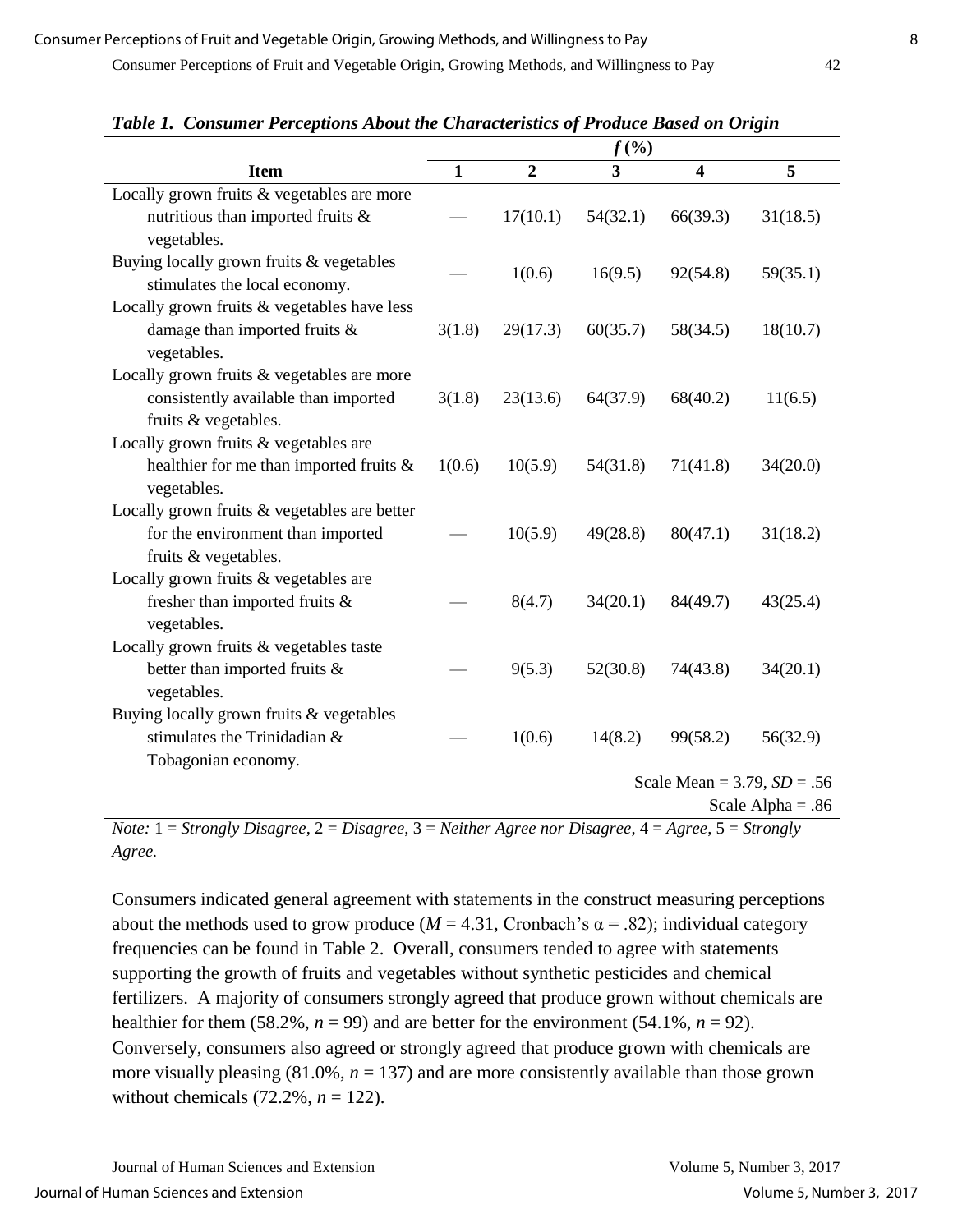Consumer Perceptions of Fruit and Vegetable Origin, Growing Methods, and Willingness to Pay 43

|                                                                                                                    | $f(\%)$                       |                |          |                         |                     |
|--------------------------------------------------------------------------------------------------------------------|-------------------------------|----------------|----------|-------------------------|---------------------|
| <b>Item</b>                                                                                                        | 1                             | $\overline{2}$ | 3        | $\overline{\mathbf{4}}$ | 5                   |
| I prefer to buy fruits & vegetables grown<br>WITHOUT chemicals.                                                    | 1(0.6)                        | 1(0.6)         | 1(0.6)   | 83(48.8)                | 84(49.4)            |
| Fruits & vegetables grown WITHOUT<br>chemicals are healthier for me.                                               |                               |                | 4(2.4)   | 67(39.4)                | 99(58.2)            |
| Fruits & vegetables grown WITHOUT<br>chemicals taste better.                                                       | 1(0.6)                        | 3(1.8)         | 25(14.8) | 65(38.5)                | 75(44.4)            |
| Fruits & vegetables grown WITHOUT<br>chemicals are better for the environment.                                     |                               |                | 9(5.3)   | 69(40.6)                | 92(54.1)            |
| Fruits & vegetables grown WITH chemicals<br>may harm my health.                                                    |                               | 1(0.6)         | 17(10.0) | 71(41.8)                | 81(47.6)            |
| Fruits & vegetables grown WITH chemicals are<br>more visually pleasing.                                            | 2(1.2)                        | 6(3.6)         | 24(14.2) | 82(48.5)                | 55(32.5)            |
| Fruits & vegetables grown WITH chemicals are<br>more consistently available than those<br>grown without chemicals. | 1(0.6)                        | 6(3.6)         | 40(23.7) | 76(45.0)                | 46(27.2)            |
|                                                                                                                    | Scale Mean = $4.31, SD = .49$ |                |          |                         |                     |
|                                                                                                                    |                               |                |          |                         | Scale Alpha = $.82$ |

#### *Table 2. Consumer Perceptions About the Methods Used to Grow Their Produce*

*Note:* 1 = *Strongly Disagree*, 2 = *Disagree*, 3 = *Neither Agree nor Disagree*, 4 = *Agree*, 5 = *Strongly Agree.*

The purpose of objective two was to describe consumer willingness to pay for various characteristics of produce in Trinidad; the results are reported in Table 3. Consumers reported agreement or strong agreement with statements that indicated their willingness to pay for positive characteristics of produce. This includes characteristics such as taste, nutrition, and freshness. While a majority of consumers (51.5%, *n* = 87) agreed they would pay more for locally grown fruits and vegetables, there were notable frequencies of neutrality and disagreement (48.5%,  $n = 82$ ) with this statement, given that consumers indicated agreement in objective one that locally grown produce is more nutritious, fresher, tastes better, is better for the environment, and stimulates the local economy (see Table 1). They did, however, report agreement and strong agreement with the statement indicating willingness to pay more for produce grown without chemicals  $(80.6\%, n = 137)$ .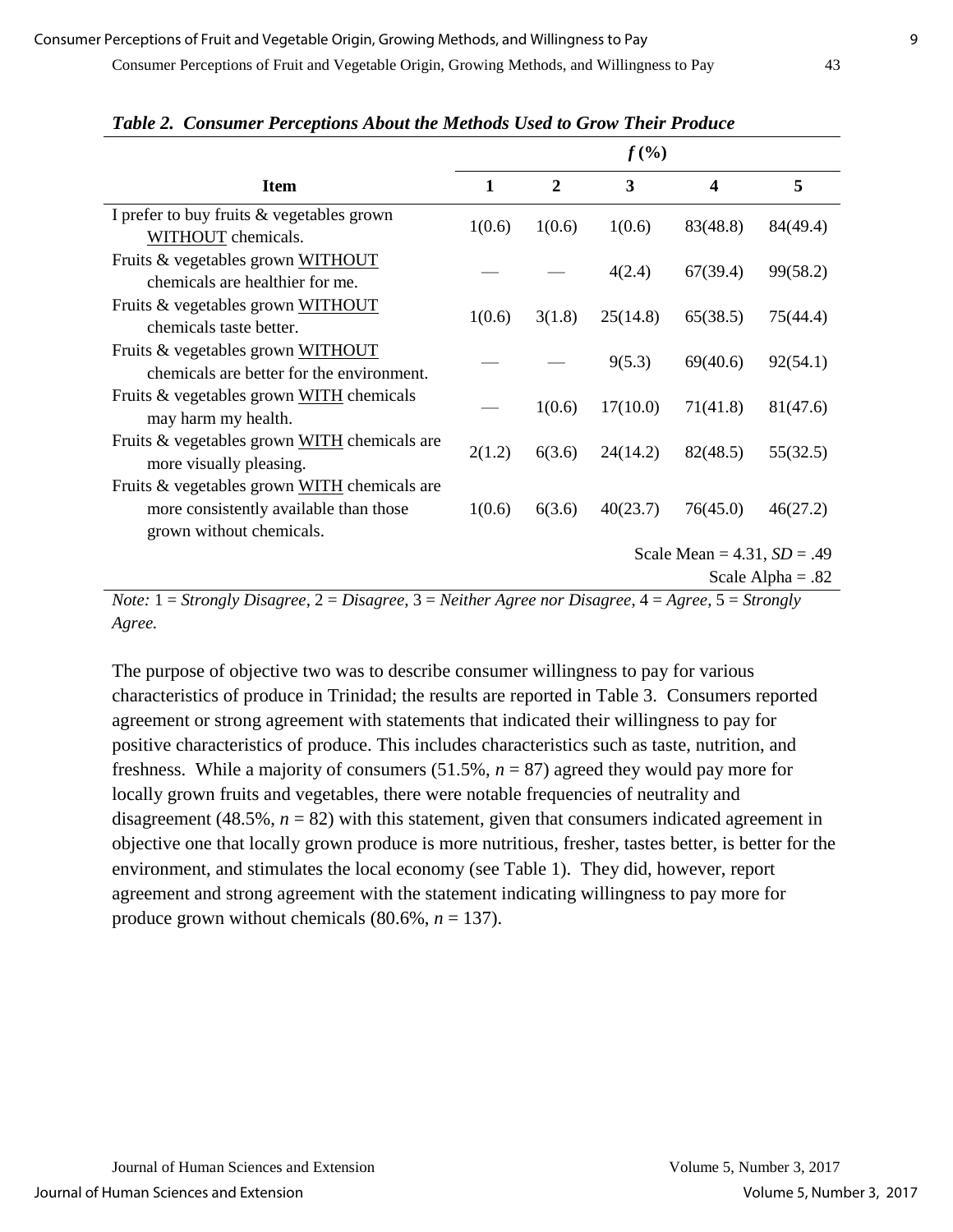Consumer Perceptions of Fruit and Vegetable Origin, Growing Methods, and Willingness to Pay 44

|                                                                                        | $f(\% )$                                                                             |                |          |           |          |  |
|----------------------------------------------------------------------------------------|--------------------------------------------------------------------------------------|----------------|----------|-----------|----------|--|
| <b>Item</b>                                                                            | $\mathbf{1}$                                                                         | $\overline{2}$ | 3        | 4         | 5        |  |
| I am willing to pay more for locally grown<br>fruits & vegetables.                     | 9(5.3)                                                                               | 39(23.1)       | 34(20.1) | 76(45.0)  | 11(6.5)  |  |
| I am willing to pay more for fruits $\&$<br>vegetables grown without chemicals.        |                                                                                      | 10(5.9)        | 23(13.5) | 110(64.7) | 27(15.9) |  |
| I am willing to pay more for tastier fruits $\&$<br>vegetables.                        | 1(0.6)                                                                               | 5(2.9)         | 19(11.2) | 113(66.5) | 32(18.8) |  |
| I am willing to pay more for healthier fruits $\&$<br>vegetables.                      |                                                                                      | 4(2.4)         | 13(7.6)  | 110(64.7) | 43(25.3) |  |
| I am willing to pay more for consistently<br>available fruits & vegetables.            | 1(0.6)                                                                               | 15(8.8)        | 46(27.1) | 87(51.2)  | 21(12.4) |  |
| I am willing to pay more for less damaged<br>fruits & vegetables.                      | 4(2.4)                                                                               | 13(7.6)        | 31(18.2) | 106(62.4) | 16(9.4)  |  |
| I am willing to pay more for fresher fruits $\&$<br>vegetables.                        | 1(0.6)                                                                               | 6(3.5)         | 19(11.2) | 120(70.6) | 24(14.1) |  |
|                                                                                        | Scale Mean = $3.80, SD = .55$                                                        |                |          |           |          |  |
| $\sim$<br>$\mathbf{X}$<br>$-1$<br>$\mathbf{r}$ .<br>$\sim$<br>$\mathbf{r}$ .<br>$\sim$ | Scale Alpha = $.83$<br>$\mathbf{v}$ $\mathbf{v}$<br>$\mathbf{r}$ .<br>$\overline{a}$ |                |          |           |          |  |

*Table 3. Consumer Willingness to Pay for Various Characteristics of Produce*

*Note:* 1 = *Strongly Disagree*, 2 = *Disagree*, 3 = *Neither Agree nor Disagree*, 4 = *Agree*, 5 = *Strongly Agree.*

Objective three sought to examine any relationships among the three constructs in objectives one and two. Spearman's correlation coefficient analyses revealed statistically significant correlations between consumer perceptions about the characteristics of produce based on origin and consumer perceptions about the methods used to grow produce  $(r_s = .20, p < .05)$ . Statistically significant correlations were also found between consumer perceptions about the characteristics of produce based on origin and consumer perceived willingness to pay for various characteristics of produce ( $r_s = .37$ ,  $p < .001$ ); and consumer perceptions about the methods used to grow produce and consumer perceived willingness to pay for various characteristics of produce  $(r_s = .34, p < .001)$ . Based on Hopkins' effect size interpretations, as described by Kotrlik and Williams (2003), the correlations were determined to be small (.10 - .30) to moderate  $(.30-.50).$ 

Objective four explored the relationships of gender and age with Consumer Perceptions of Produce Point of Origin, Growing Method, and Willingness to Pay. The relationships of gender were analyzed using *t-*tests and the relationships of age were analyzed using ANOVA tests. The construct means were used for analysis. The results of the *t-*tests can be found in Table 4. There were 79 male (46.5 %) and 90 female (52.9 %) respondents; one respondent did not genderidentify. There was a statistically significant difference ( $p < .05$ ) between males ( $M = 3.70$ ,  $SD =$ .57) and females ( $M = 3.87$ ,  $SD = .54$ ) on consumer perceptions of produce origin  $[t(167) = 2.01]$ ,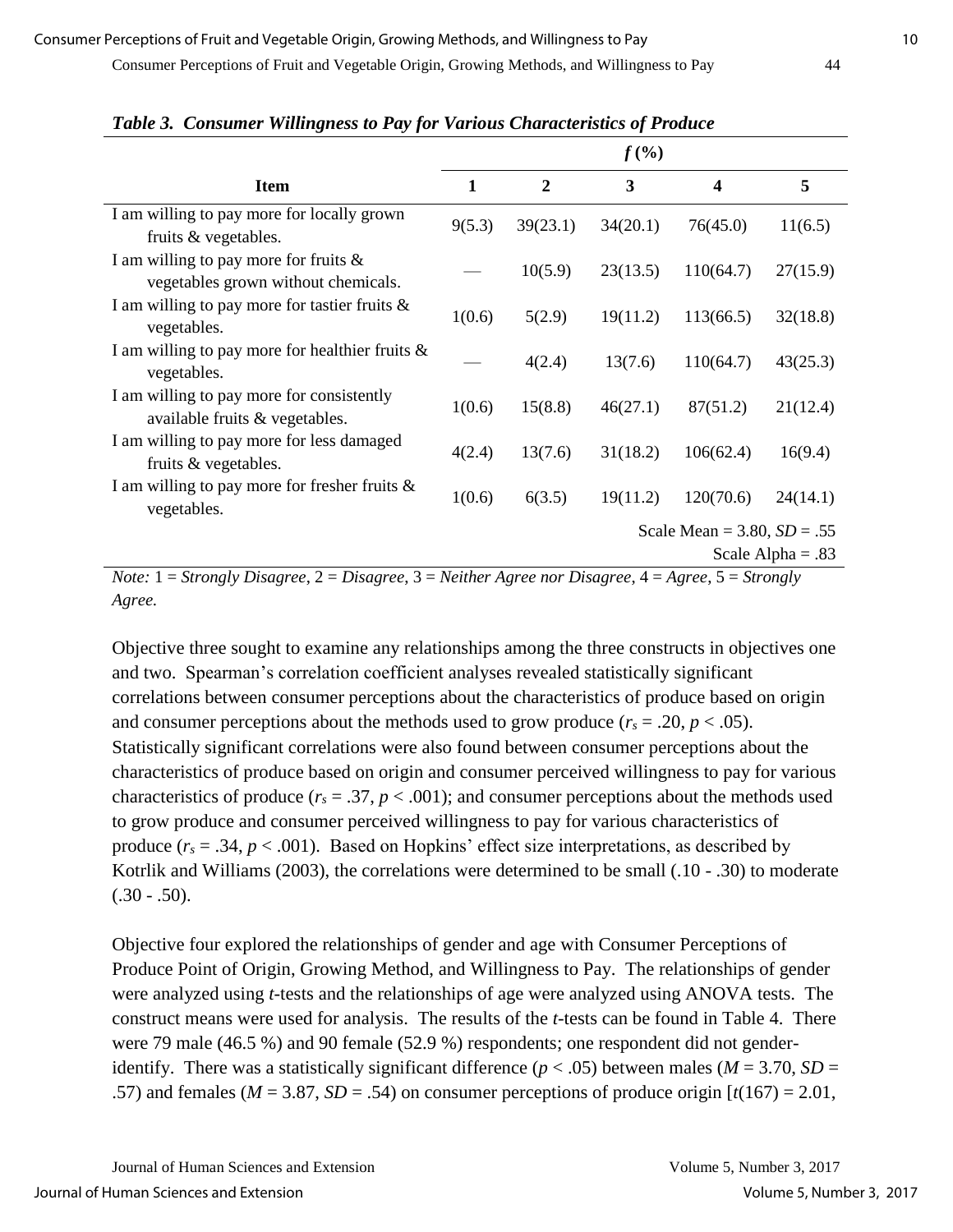*p* < .05]. According to Cohen (1988), the overall relationship of gender with this construct (*d* = .31) was small. No statistically significant differences were found between gender categories and consumer perceptions of the methods used to grow produce nor were there statistically significant differences between gender categories and perceived willingness to pay for various characteristics of produce.

| Table 4. Means, Standard Deviations, and t-Tests for the Relationship of Gender and     |        |  |
|-----------------------------------------------------------------------------------------|--------|--|
| Consumer Perceptions of Produce Point of Origin, Growing Method, and Willingness to Pay |        |  |
| Mola                                                                                    | Famola |  |

|                              | <b>Male</b> |           |      | Female |        |      |                  |
|------------------------------|-------------|-----------|------|--------|--------|------|------------------|
| Variable                     | M           | <b>SD</b> | M    | SD     | t(167) | D    | Cohen's $d$      |
| Produce origin               | 3.70        | .57       | 3.87 | .54    | 2.01   | .046 | .31 <sup>a</sup> |
| Produce growing method       | 4.25        | .46       | 4.11 | .41    | 1.67   | .096 | .26 <sup>a</sup> |
| Perceived willingness to pay | 3.79        | .51       | 3.81 | .59    | 0.28   | .780 | $.04^{\rm a}$    |

<sup>a</sup>Low effect size ( $d = .2$ ); medium effect size ( $d = .5$ ); large effect size ( $d = .8$ ) (Cohen, 1988).

To examine the relationships of age with consumers' perceptions, age clusters were assigned by generation classification (Williams, Page, Petrosky, & Hernandez, 2010). They were assigned as: Millennials (ages 20–37, *n* = 55); Gen X (ages 38–49, *n* = 34); and Baby Boomers (ages 50– 68,  $n = 76$ ). There were only seven respondents in the Depression category (ages 69–85); those respondents were combined with the Baby Boomers for analysis. Five consumers did not indicate their age. An ANOVA was used to explore the relationships of age on consumer perceptions of produce point of origin, growing method, and willingness to pay. No significant differences were found. The results are shown in Table 5.

*Table 5.**Means, Standard Deviations, and One-Way Analyses of Variance for the Relationship of Age on Consumer Perceptions of Produce Point of Origin, Growing Method, and Willingness to Pay*

|                              | <b>Millennial</b> |           | <b>Gen X</b> |     | <b>Baby</b><br>Boomers/<br><b>Depressions</b> |           |           |                  |
|------------------------------|-------------------|-----------|--------------|-----|-----------------------------------------------|-----------|-----------|------------------|
| <b>Variable</b>              | M                 | <b>SD</b> | M            | SD  | M                                             | <b>SD</b> | F(2, 164) | $\boldsymbol{p}$ |
| Produce origin               | 3.77              | .52       | 3.75         | .50 | 3.83                                          | .62       | .27       | .764             |
| Produce growing method       | 4.28              | .51       | 4.26         | .53 | 4.34                                          | .47       | .47       | .624             |
| Perceived willingness to pay | 3.75              | .51       | 3.84         | .59 | 3.82                                          | .58       | .37       | .692             |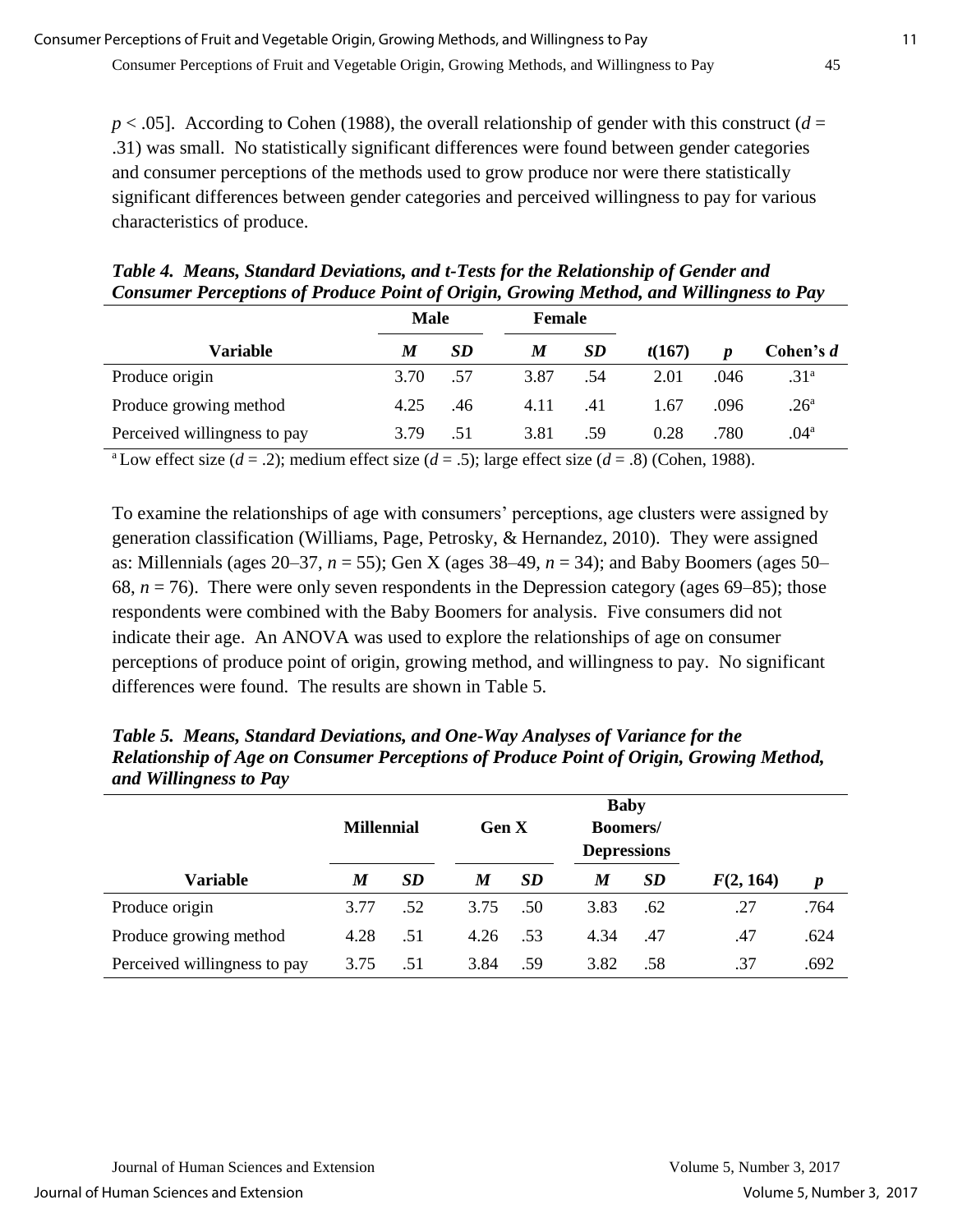#### **Conclusions**

The first objective sought to describe consumers' perceptions of the characteristics of fruits and vegetables in terms of produce origin and growing method. The data indicated that consumers believed locally grown produce is better than imported in terms of nutrition, freshness, taste, and economical impact. Consumers also believed produce grown without chemicals are better than conventionally grown in terms of health benefits, taste, and environmental impacts. These findings are in agreement with previous research that found consumers have positive perceptions of locally grown foods (Chamberlain et al., 2013) and organic foods (Narine et al., 2015; Shafie & Rennie, 2012). Consumers did agree, however, that produce grown with chemicals is more visually pleasing than organically grown produce.

Objective two sought to describe consumers' willingness to pay for fruits and vegetables in terms of produce origin and growing method. Although consumers held an overall positive perception of locally grown produce, there were fewer individuals who agreed or strongly agreed to the willingness to pay for such items and related characteristics. Consumers responded with strong agreement that they would be willing to pay more for produce grown without chemicals. However, when a statement asked about willingness to pay more for specific characteristics associated with organic production (e.g., healthier), consumers indicated more neutral or slight willingness to pay more. These findings are in alignment with the studies of locally grown food and organic food (Chamberlain et al., 2013; Padel & Foster, 2005; Shafie & Rennie, 2012; Smith & Paladino, 2010). These studies show that consumers are not necessarily willing to pay more for foods based on the constructs of produce origin and growing method. There are limiting factors unique to each category, but a common factor is that consumers are mindful of costs and do not want to overpay.

Objective three examined the relationships among consumer perceptions about the characteristics of produce based on origin, consumer perceptions about the methods used to grow produce, and consumer perceived willingness to pay for various characteristics of produce using correlation analysis. The analysis found a small correlation between consumer perceptions of produce origin and growing methods. It can be speculated, based on the findings in objective one and the writings of Padel and Foster (2005) and Smith and Paladino (2010), that many of the characteristics associated with locally grown and organic production evoke positive emotions in consumers, and the emotions may also be the same or similar, ultimately creating a correlational relationship between the two constructs.

The correlation between consumer perceptions of produce based on origin and willingness to pay was moderate, as was the correlation between consumer perceptions of produce based on growing method and willingness to pay. These correlations are not surprising with the positive perceptions of the constructs found in objective one and the indication of willingness to pay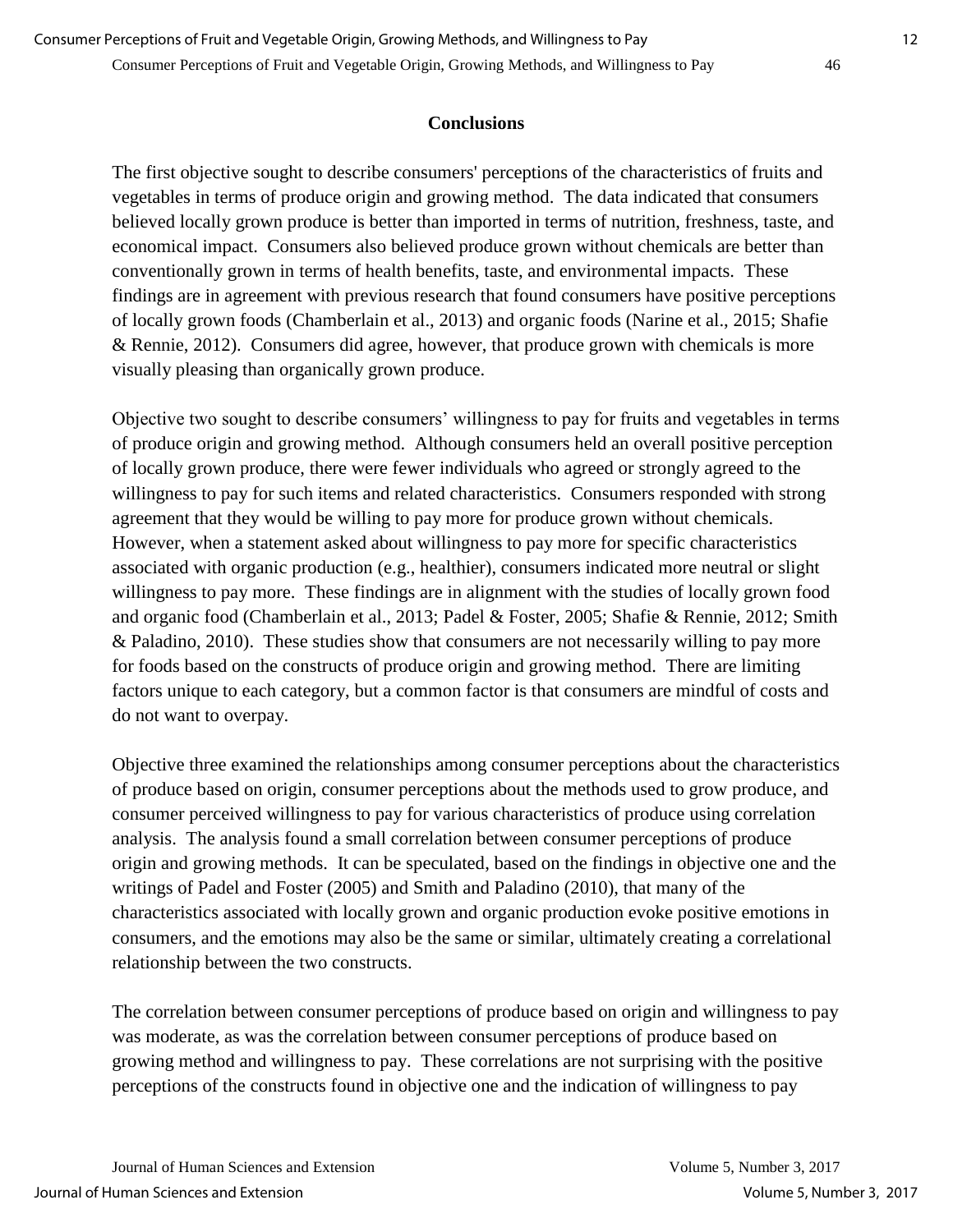more for such characteristics in objective two. Although correlations exist between both produce origin and growing method and willingness to pay, Feldmann and Hamm (2015) found indications of willingness to pay are "biased and overestimated because consumers often state that they would pay higher prices for certain product attributes than they actually do in real purchase situations" (p. 158).

Objective four examined relationships between the three constructs and respondent gender and age. Significant differences were found between males and females in their perceptions of produce origin. In this study, and in accordance with the findings of Chamberlain et al. (2013) and Feldmann and Hamm (2015), females were found to have a higher mean score than males in their perception of local produce. There were no significant differences found between males and females in their perceptions of produce growing method or their willingness to pay. This is contradictory to the findings of Narine et al. (2015) and Yue and Tong (2009) who found that females generally have more favorable perceptions of organic growing methods.

Previous studies found age to be a factor in consumer perceptions of produce point of origin with respect to growing method and willingness to pay (Feldmann & Hamm, 2015; Muhammad et al., 2015; Narine et al., 2015; Shafie & Rennie, 2012; Smith & Paladino, 2010; Yue & Tong, 2009). In this study, however, there were no significant differences found among Millennials, Gen X'ers, and Baby Boomers/Depressions in any of these constructs.

#### **Discussion**

According to Ajzen (1988), to understand behavior it is important to understand an individual's intention toward said behavior. Intention is comprised of attitude toward the behavior, the subjective norm, and perceived behavioral control. This study explored consumer perceptions in Trinidad market places about produce point of origin, produce growing methods, and their perceived willingness to pay for these characteristics. This information is beneficial for Extension educators and producers in Trinidad and beyond. Narine et al. (2015) noted the demographic characteristics related to Trinidadian consumers' willingness to pay for produce was similar to that of other developed countries. Therefore, parallels may be drawn when creating marketing and educational materials for these audiences.

Although sampling measures were taken to stratify the data and there was evidence of ecological validity (Fraenkel et al., 2012), this study was limited by the sampling procedure. Future studies should use random sampling techniques to mitigate error and allow the findings to be generalizable to a greater population. This study was also limited by questionnaire completion methods. The questionnaire was designed to be self-administered but, in many cases, the respondents requested that the researchers read the statements to them and complete the questionnaire for them. The respondents were literate but requested the reading of the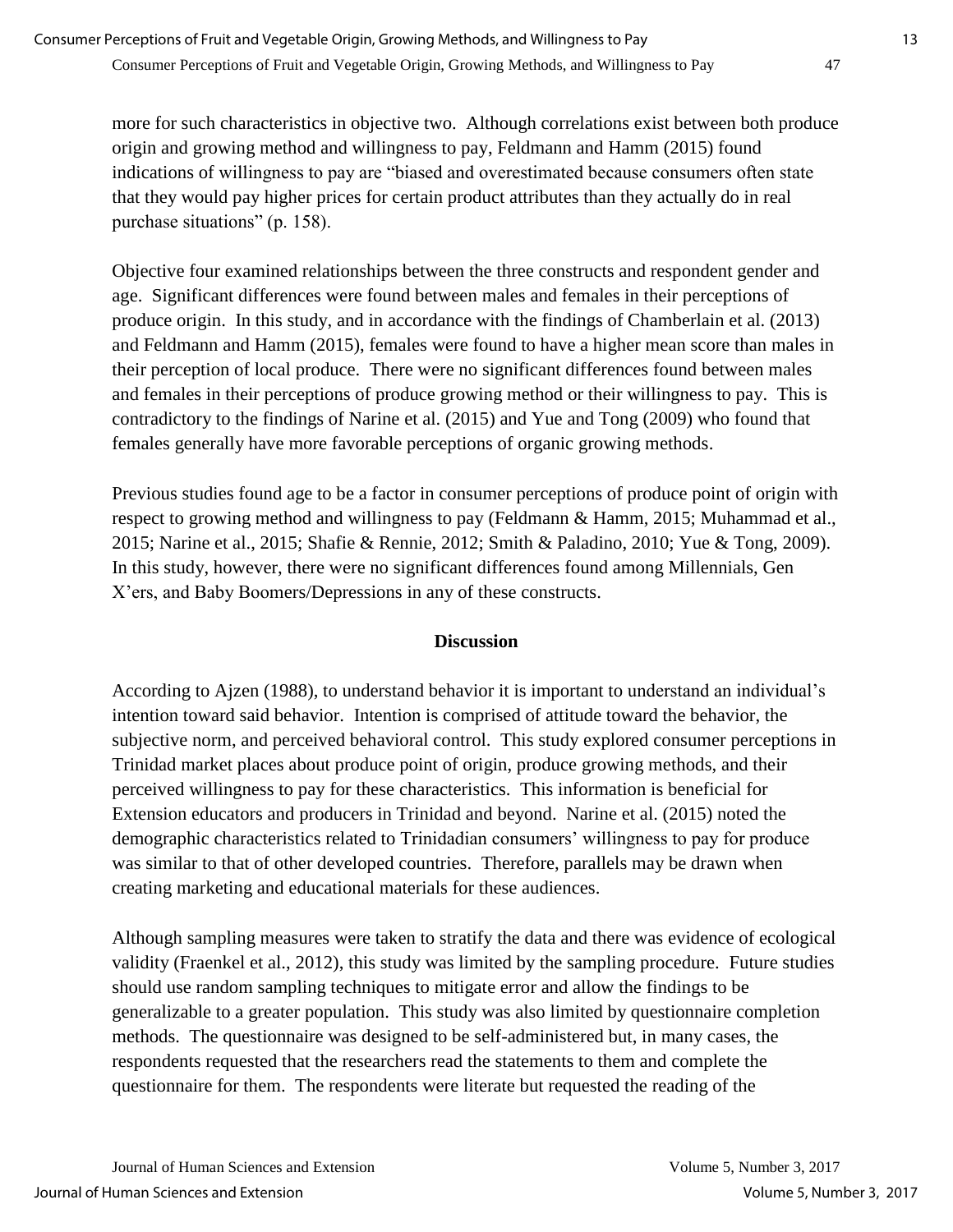instrument as a sign of commitment by the researchers. This restricted the number of instruments collected as each had to be read aloud.

In alignment with previous studies, consumers in this study indicated positive perceptions of locally sourced produce grown without chemicals and have neutral to slight agreement with statements indicating a willingness to pay more for related characteristics. Although one might expect a stronger agreement in willingness to pay based on the strong preferences for these characteristics and the recent study conducted by Narine et al. (2015), a review of literature conducted by Feldmann and Hamm (2015) found discrepancies in willingness to pay and actual behavior. Other limitations to purchasing locally sourced and organically produced foods, regardless of a consumer's intention, could have included cost, time, aesthetics, convenience, branding, taste, freshness, and availability (Hu et al., 2012). This is corroborated by Ajzen (1988) who wrote that predicting behavior is also dependent on non-motivational factors. Other influencing factors could have been the data collection procedures and unmeasured demographic characteristics, such as education level, of the obtained sample.

When looking into the relationships of the demographic characteristics measured in this study, it was interesting to find the only significant difference between males and females was in relation to produce origin, with women indicating more favorable perceptions toward locally grown fruits and vegetables. Due to the small effect size (Cohen, 1988), caution is advised when interpreting this finding. Previous studies also found that females generally indicate more support for organically grown produce (Chamberlain et al., 2013; Feldmann & Hamm, 2015; Narine et al., 2015). There was no difference found between male and female perceptions of production method in this study. There was no difference found in male and female willingness to pay for these characteristics, which is also contrary to previous findings. In other studies, females generally have indicated willingness to pay higher prices for both locally and organically grown produce (Narine et al., 2015; Yue & Tong, 2009).

Similarly, generational categories are a demographic characteristic that has received much attention regarding produce origin, growing method, and willingness to pay. Previous studies identified conflicting results as to which age group has more favorable perspectives and higher willingness to pay (Muhammad et al., 2015; Narine et al., 2015; Shafie & Rennie, 2012; Yue & Tong, 2009). This study found no significant differences between age and any of the three constructs.

The theory of planned behavior shows the reciprocal relationships between attitude, subjective norms, and perceived behavioral control as inputs into intention and behavior. Consumers in this study may have responded in accordance with how they felt subjective norms, or social pressures, expected them to respond versus their actual belief or level of belief (Ajzen, 1988; Luna & Gupta, 2001). This study did not investigate subjective norms, but some speculation can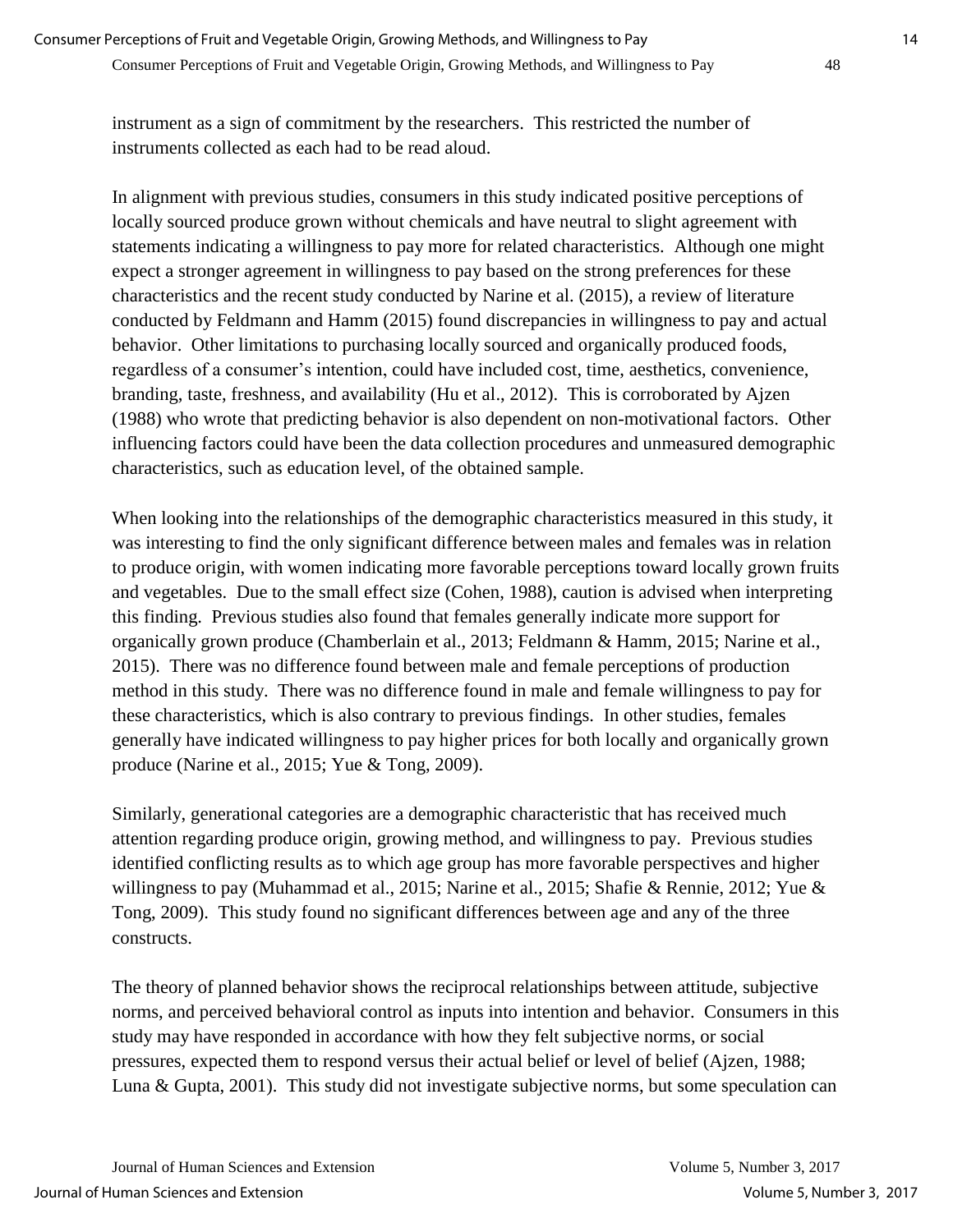be made based on the findings of this study and how information flows in the theory of planned behavior. There may be a positive social perception of locally grown and organically produced foods held by the respondents, because although they did not indicate a willingness to pay more for such items, they did have positive attitudes about these constructs.

#### **Recommendations**

As previously mentioned, the demographic characteristics that are related to Trinidadian consumers' willingness to pay for produce has been found to be similar to that of other developed countries (Narine et al., 2015). Therefore, Extension educators in the U.S. may apply the findings of this study to their work. The findings of this study highlight the opportunities for Extension educators who work with producers who sell directly to consumers at local markets and those who produce organically. Extension educators who work with these producers can help them to tailor their marketing strategies to better target consumers. Incorporating the results of this study, producers able to promote locally grown produce may find added success in developing supplemental marketing strategies targeting females. Based on this study, there is no apparent need to develop marketing strategies targeting a specific gender regarding organic production. Similarly, there were no differences in generational categories as to preference for locally or organically grown produce. All generational categories had positive perceptions of these categories. Further research into generation-specific marketing techniques may prove helpful if producers are trying to reach a particular age group. This study also found that consumers indicated willingness to pay more for these produce characteristics. Other studies have also shown an increased willingness to pay for these characteristics (Feldmann & Hamm, 2015), so individual research into local market demand and prices is recommended.

Further research on subjective norms and perceived behavioral control as it pertains to the constructs in this study would give a better understanding of consumer intention and behavior. This information, in conjunction with the findings of this study, would provide Extension educators with detailed information to assist producers in developing marketing strategies targeted at a specific behavior.

Using current dissemination methods and sources, as described by Ganpat et al. (2014), and implementing new distance education models (Dolly & Kissoonsingh, 2006), Extension educators should also develop educational materials to help producers develop or alter their production methods to meet the expectations of consumers and to better market their produce in the marketplace. It is also a way for Extension to ensure stakeholders have the appropriate knowledge, skills, and technologies to produce in a way that will allow them to be successful in the market places. Previous research has shown that producers in Trinidad use a variety of growing methods and can be innovative to meet the desires of the consumers (Sandlin, 2015). Furthermore, Extension educators can incorporate this information into their educational or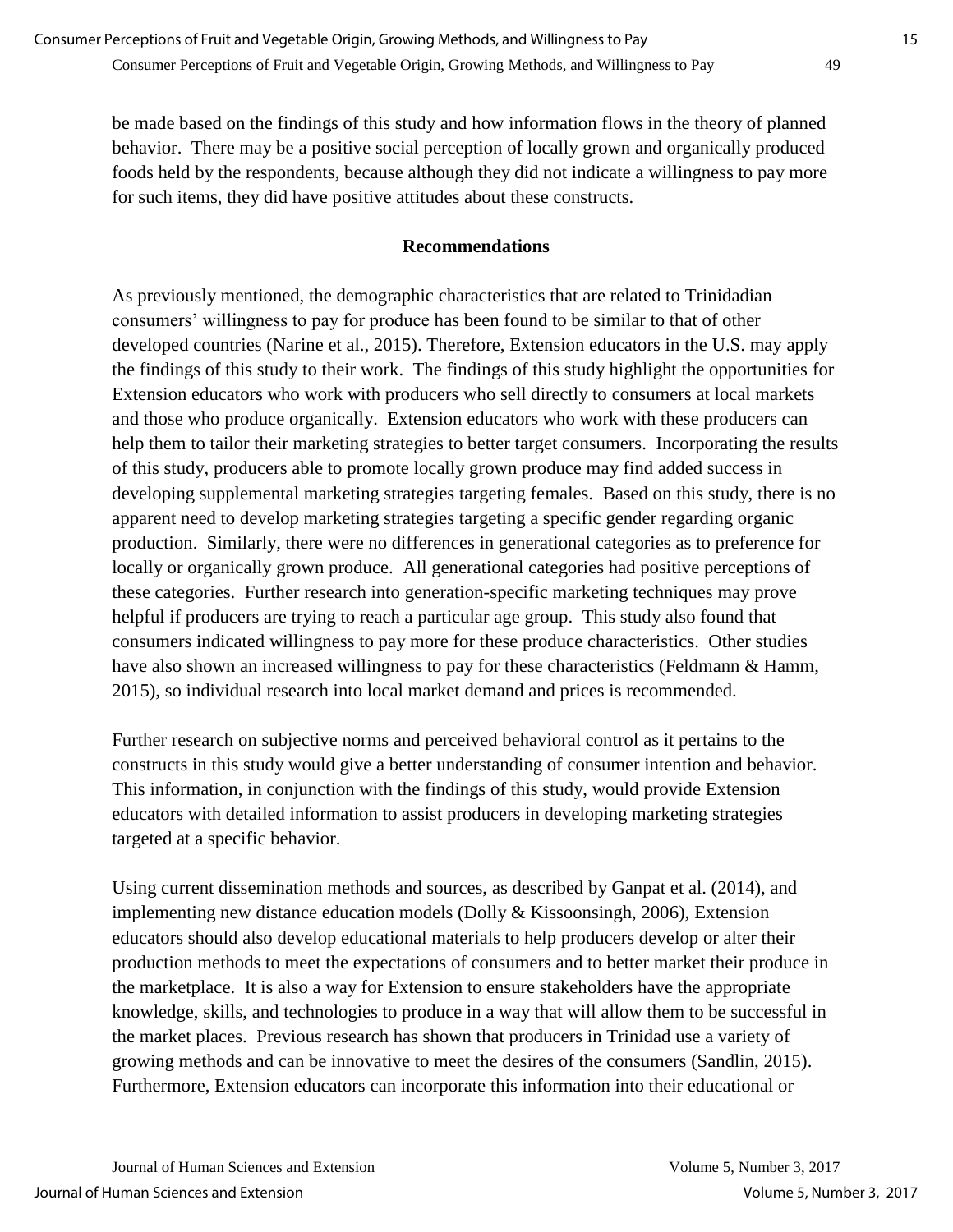applied research programs to raise public awareness of farmer practices and research-based information about produce point of origin and growing methods.

#### **References**

- Ajzen, I. (1988). *Attitudes, personality, and behavior*. Stony Stratford, England: Open University Press.
- Benson, M. C. (2014). Exploring Extension involvement in farm to school program activities. *Journal of Extension, 52*(4), Article 4FEA4. Retrieved from http://www.joe.org/joe/2014august/a4.php
- Chamberlain, A. J., Kelley, K. M., & Hyde, J. (2013). Comparing consumer preferences for locally grown and certified organic produce in the Mid-Atlantic region of the United States. *HortTechnology*, *23*(1), 74–81. Retrieved from http://horttech.ashspublications.org/content/23/1/74.full.pdf
- Cohen, J. (1988). *Statistical power analysis for the behavioral sciences* (2nd ed.). Hillsdale, NJ: Lawrence Erlbaum Associates.
- Dolly, D., & Kissoonsingh, W. (2006). Prospects for distance education training among vegetable producers in Trinidad and Tobago. *Proceedings of the 22nd Annual Conference, Association for International Agricultural and Extension Education, Clearwater Beach, Florida.* Retrieved from https://www.aiaee.org/attachments/article/889/194.pdf
- Feldmann, C., & Hamm, U. (2015). Consumers' perceptions and preferences for local food: A review. *Food Quality and Preference, 40*, 152–164. doi:10.1016/j.foodqual.2014.09.014
- Field, A. (2009). *Discovering statistics using SPSS* (3rd ed.). New York, NY: The McGraw-Hill Companies.
- Fraenkel, J. R., Wallen, N. E., & Hyun, H. H. (2012). *How to design and evaluate research in education* (8th ed.). New York, NY: The McGraw-Hill Companies.
- Ganpat, W., Harder, A., & Moore, A. (2014). Envisioning the future of extension and advisory services in the Caribbean. *Journal of International Agricultural and Extension Education, 21*(3), 19–31. doi:10.5191/jiaee.2014.21302
- Hansen, T. (2005). Rethinking consumer perception of food quality. *Journal of Food Products Marketing, 11*(2), 75–93. doi:10.1300/J038v11n02\_05
- Hu, W., Batte, M. T., Woods, T., & Ernst, S. (2012). Consumer preferences for local production and other value-added label claims for processed food product. *European Review of Agricultural Economics, 39*(3), 489–510. doi:10.1093/erae/jbr039
- Irani, T., Sinclair, J., & O'Malley, M. (2001). Whom do you trust? The influence of culture, gender and geography on consumer perceptions of GMO-labeled products. *Proceedings of the 17th Annual Conference, Association for International Agricultural and Extension Education, Baton Rouge, Louisiana*. Retrieved from http://www.aiaee.org/attachments/article/1381/pa24.pdf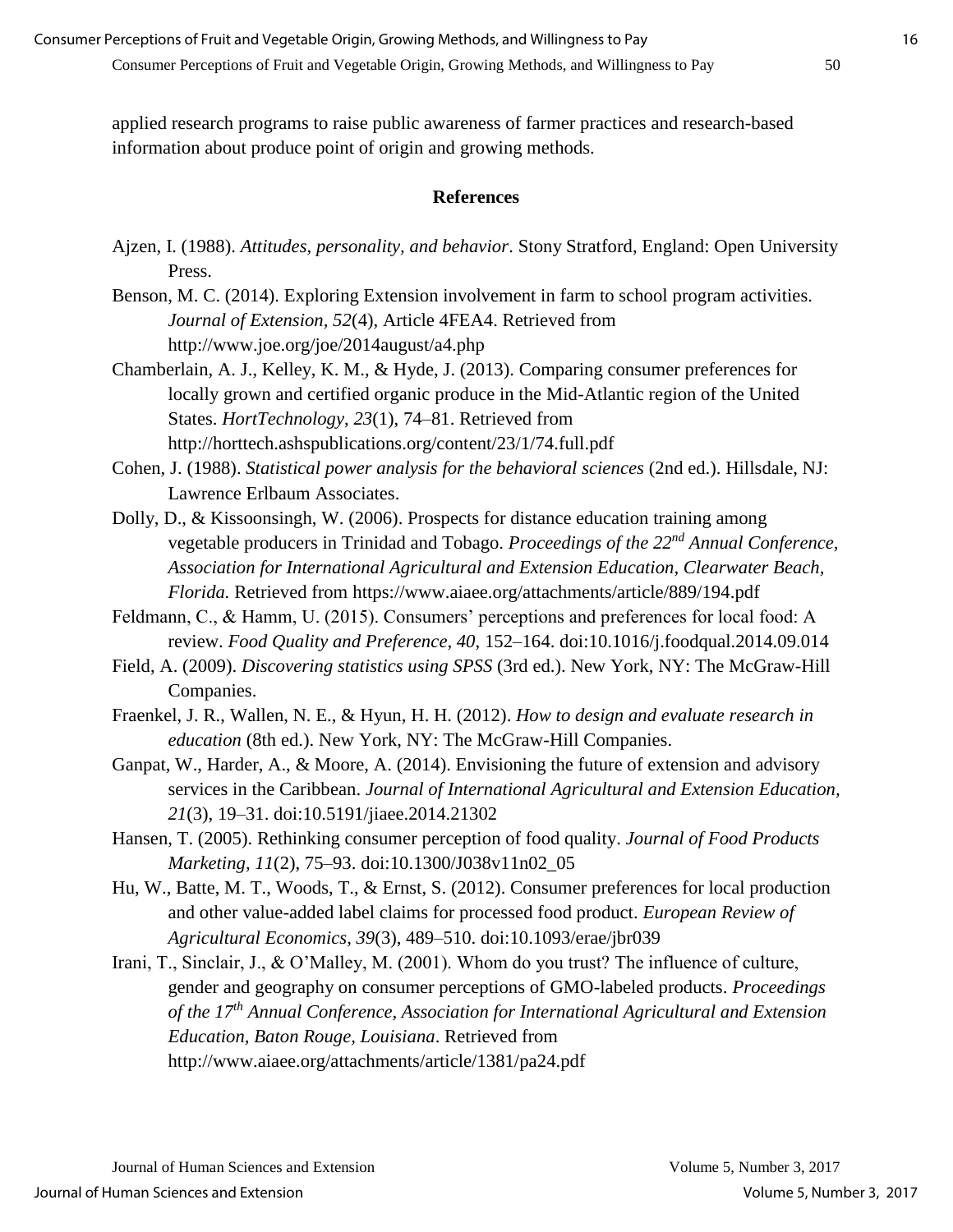- Kearney, J. (2010). Food consumption trends and drivers. *Philosophical Transactions of the Royal Society B, 365*, 2793–2807. doi:10.1098/rstb.2010.0149
- Kotrlik, J., & Williams, H. (2003). The incorporation of effect size in information technology, learning, and performance research. *Information Technology, Learning, and Performance Journal, 21*(1). Retrieved from

http://citeseerx.ist.psu.edu/viewdoc/download?doi=10.1.1.331.4489&rep=rep1&type=pdf

- Luna, D., & Gupta, S. F. (2001). An integrative framework for cross-cultural consumer behavior. *International Marketing Review, 18*(1), 45–69. doi:10.1108/026513 30110381998
- Muhammad, S., Fathelrahman, E., & Ullah, R. U. T. (2015). Factors affecting consumers' willingness to pay for certified organic food products in United Arab Emirates. *Journal of Food Distribution Research, 46*(1), 37–45. Retrieved from http://ageconsearch.umn.edu/bitstream/199045/2/%286%29%20Muhammad.pdf
- Narine, L. K., Ganpat, W., & Seepersad, G. (2015). Demand for organic produce: Trinidadian consumers' willingness to pay for organic tomatoes. *Journal of Agribusiness in Developing and Emerging Economies, 5*(1), 76–91. doi:10.1108/JADEE-04-2013-0015
- Odera, E., Lamm, A. J., Owens, C., Thompson, S., & Carter, L. (2013). The impact of Extension gardening programs on healthy attitudes and behaviors. *Journal of Human Sciences and Extension, 1*(2), 47–62. Retrieved from http://media.wix.com/ugd/c8fe6e\_3322ec93b52d963bd8de5414722375ec.pdf
- Padel, S., & Foster, C. (2005). Exploring the gap between attitudes and behavior: Understanding why consumers buy or do not buy organic food. *British Food Journal, 107*(8), 606–625. doi:10.1108/00070700510611002
- Sandlin, M. R. (2015). The agricultural industry in Trinidad and Tobago: Perspectives of industry professionals. *Journal of International Agricultural and Extension Education, 21*(2), 6–19. doi:10.5191/jiaee.2015.22201
- Shafie, F. A., & Rennie, D. (2012). Consumer perceptions towards organic food. *Procedia – Social and Behavioral Sciences, 49*, 360–367. doi:10.1016/j.sbspro.2012.07.034
- Sharp, J., Imerman, E., & Peters, G. (2002). Community supported agriculture (CSA): Building community among farmers and non-farmers. *Journal of Extension, 40*(3), Article 3FEA3. Retrieved from http://www.joe.org/joe/2002june/a3.php
- Smith, S., & Paladino, A. (2010). Eating clean and green? Investigating consumer motivations towards the purchase of organic food. *Australasian Marketing Journal, 18*(2), 93–104. doi:10.1016/j.ausmj.2010.01.001
- Spiers, S., Gundala, R. R., & Singh, M. (2014). Culture and consumer behavior—A study of Trinidad and Tobago and Jamaica. *International Journal of Marketing Studies, 6*(4), 92– 99.
- The World Bank Group. (2015). *Agriculture, value added (% of GDP)* [Data file]. Retrieved from http://data.worldbank.org/indicator/NV.AGR.TOTL.ZS
- The World Factbook. (n.d.). *Trinidad and Tobago*. Retrieved from https://www.cia.gov/library/publications/the-world-factbook/geos/td.html